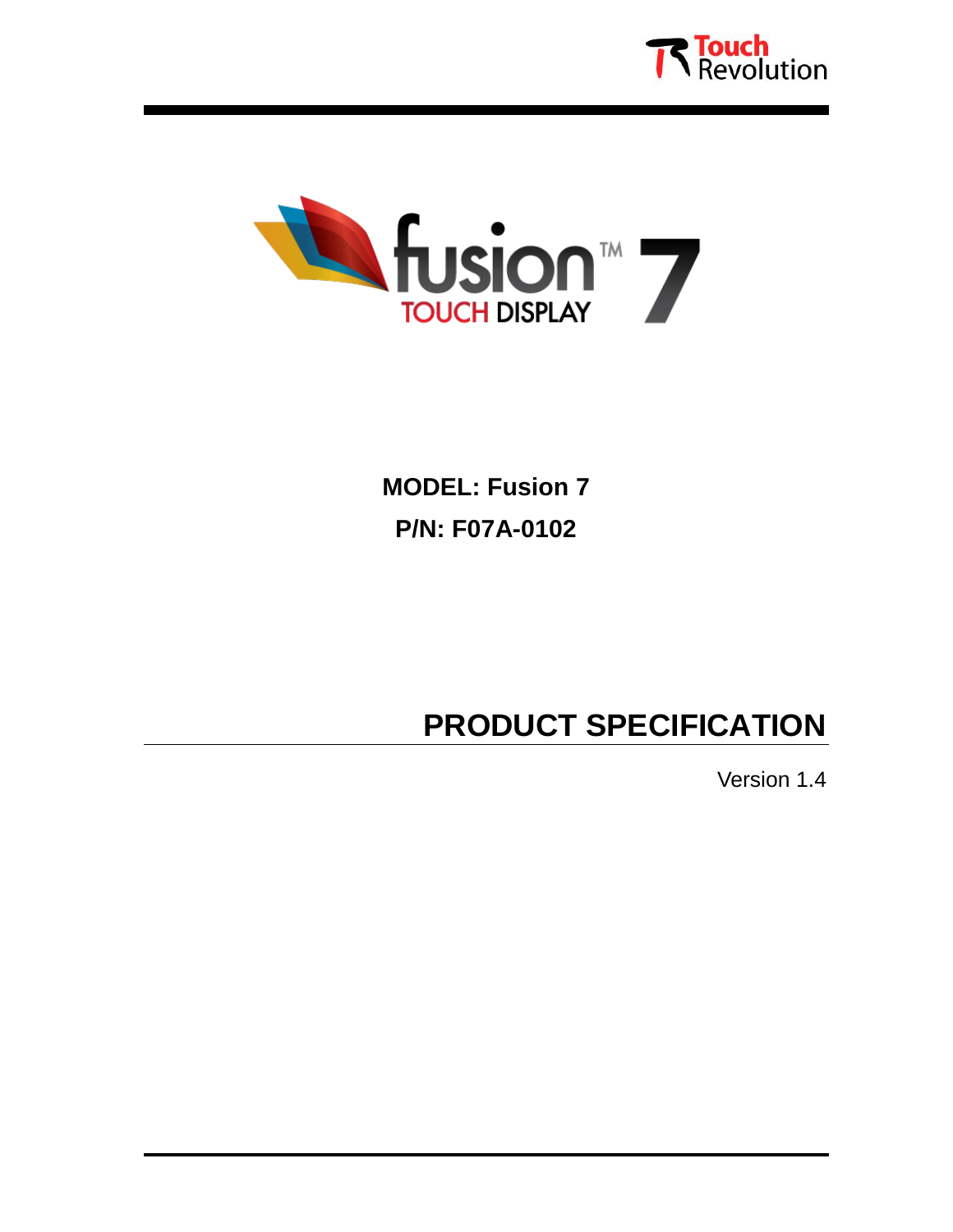

| <b>Version</b> | Implemented            | <b>Revision</b>     | <b>Approved</b>        | <b>Approval</b>     | <b>Reason</b>                                                 |
|----------------|------------------------|---------------------|------------------------|---------------------|---------------------------------------------------------------|
| #              | <b>By</b>              | <b>Date</b>         | By                     | <b>Date</b>         |                                                               |
| 1.0            | Alan Dragon            | October<br>6, 2010  | Mark<br>Hamblin        | October<br>6, 2010  | Rev 1.0 Release                                               |
| 1.1            | Alan Dragon            | October<br>7,2010   | Mark<br><b>Hamblin</b> | October<br>7,2010   | <b>Update Reliability</b><br>and Testing                      |
| 1.2            | Alan Dragon            | October<br>21, 2010 | Mark<br><b>Hamblin</b> | October<br>21, 2010 | Define signals on<br>touch panel<br>connector                 |
| 1.3            | <b>Chris</b><br>Graham | May 25,<br>2011     |                        |                     | Updated<br><b>Mechanical DWG</b><br>/ Doc Cosmetic<br>changes |
| 1.4            | Chris<br>Graham        | August<br>25, 2011  | <b>Bob Mitton</b>      | October<br>24, 2011 | <b>Revised</b><br>document and<br><b>DWG</b>                  |

# **REVISION HISTORY**

Touch Revolution is committed to continuous improvement of its product designs and performance. This specification is therefore subject to change without notice. Please contact a customer support representative to insure that you have the most current specification. Products are not intended for use in safety-critical or military/aerospace applications, and customer is responsible for all legal and regulatory requirements associated with use in such applications.

While this specification is intended to assist customers in identifying an appropriate product for their intended application, it does not constitute a warranty that the product is suitable for any specific use. It is the customer's responsibility to determine that the product is suitable for its intended application

> (c) Copyright 2010 TPK U.S.A. LLC All Rights Reserved



TPK USA LLC Confidential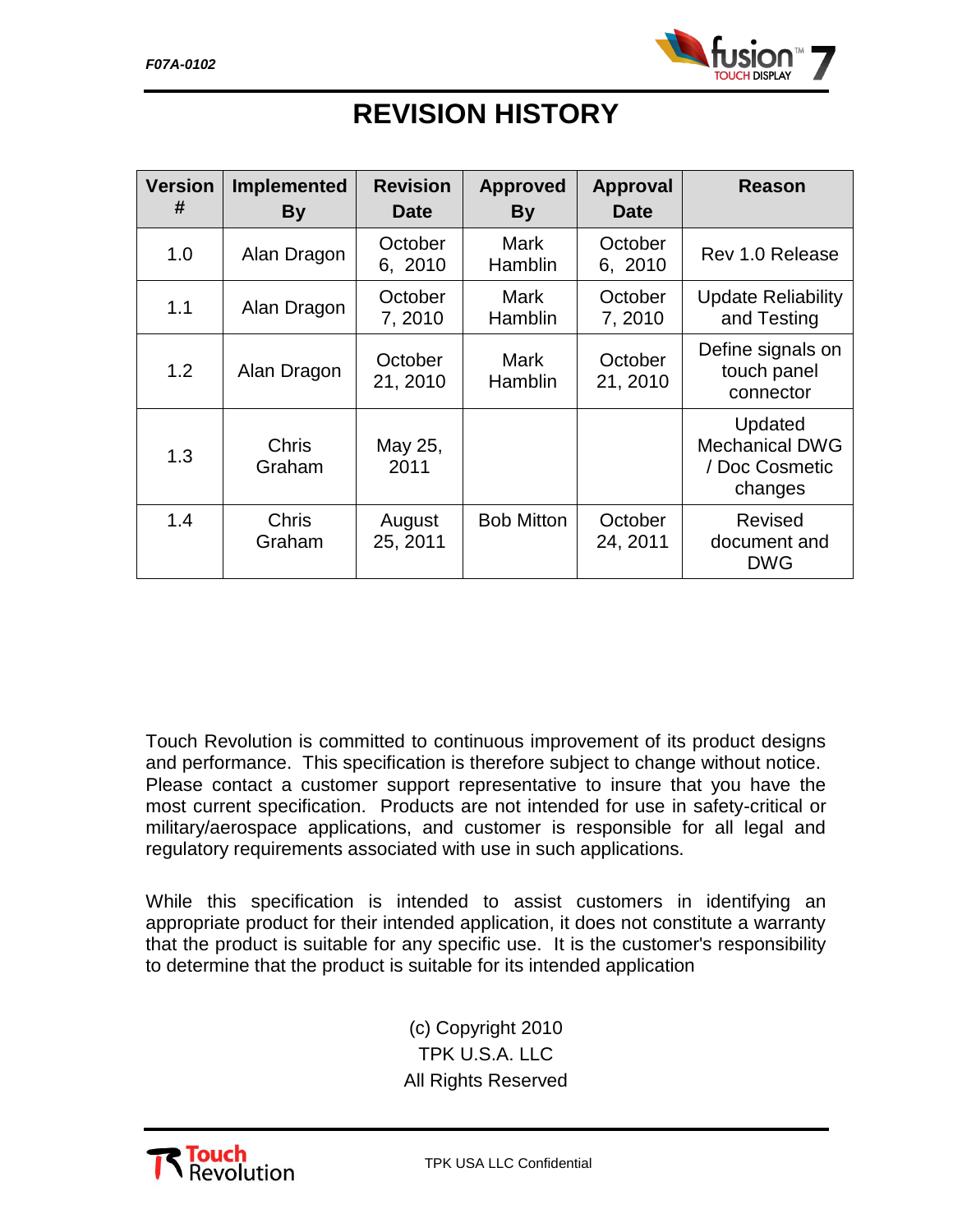

# TABLE OF CONTENTS

| 1 |     |  |  |
|---|-----|--|--|
|   |     |  |  |
|   | 2.1 |  |  |
|   | 2.2 |  |  |
|   | 2.3 |  |  |
|   | 2.4 |  |  |
|   | 2.5 |  |  |
|   | 2.6 |  |  |
|   |     |  |  |
|   | 3.1 |  |  |
|   | 3.2 |  |  |
|   | 3.3 |  |  |
|   | 3.4 |  |  |
|   | 3.5 |  |  |
|   | 3.6 |  |  |
|   |     |  |  |
|   |     |  |  |
|   | 3.7 |  |  |
|   |     |  |  |
|   |     |  |  |
|   |     |  |  |
|   |     |  |  |
|   |     |  |  |
|   |     |  |  |
|   | 4.1 |  |  |
|   |     |  |  |
|   |     |  |  |
|   |     |  |  |
|   | 4.2 |  |  |
|   | 4.3 |  |  |
|   |     |  |  |
|   |     |  |  |
|   |     |  |  |
|   | 4.4 |  |  |
|   |     |  |  |
|   |     |  |  |

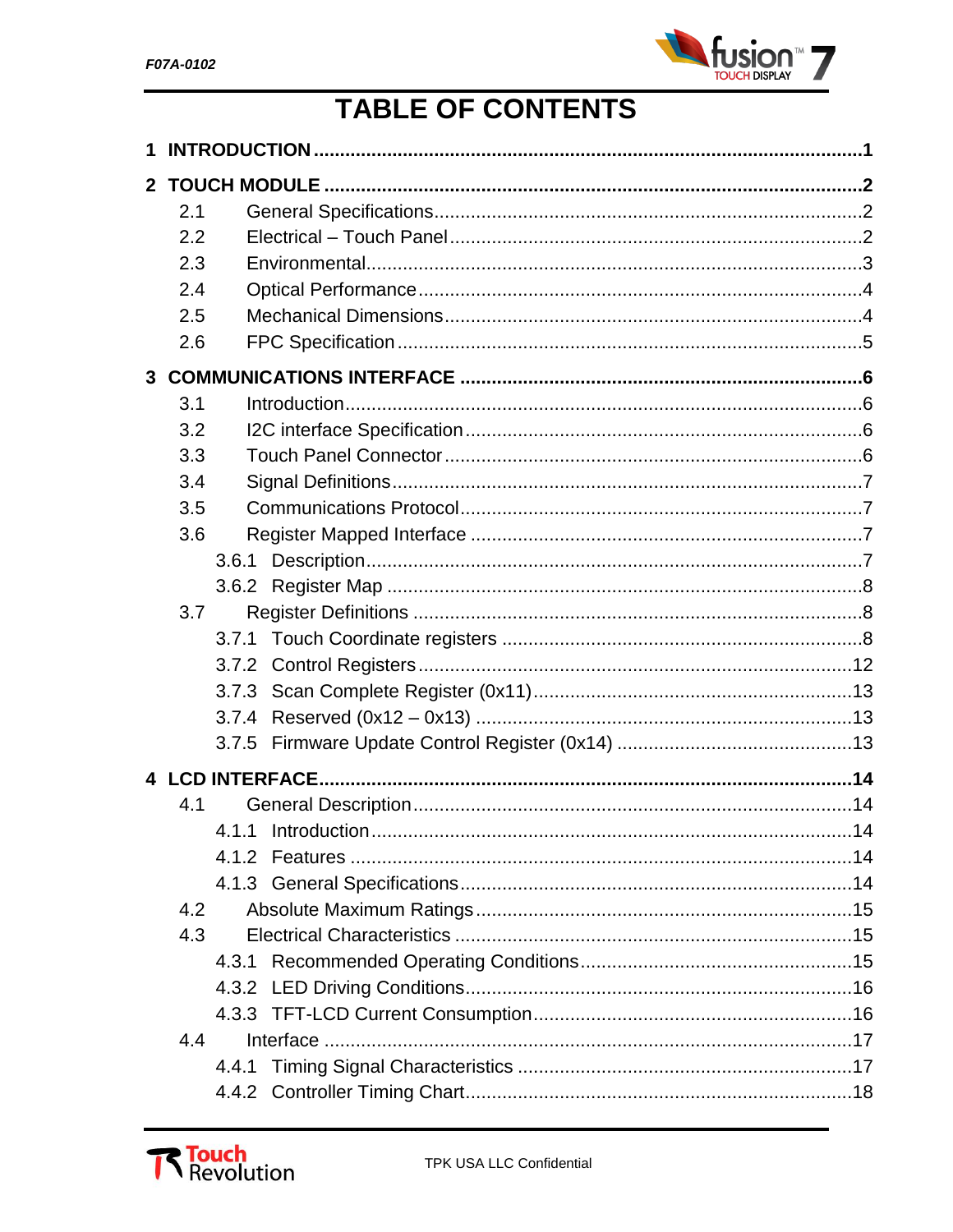

| 4.5 |  |
|-----|--|
| 4.6 |  |
|     |  |
| 5.1 |  |
| 5.2 |  |
|     |  |
| 6.1 |  |
| 6.2 |  |
| 6.3 |  |
|     |  |
| 7.1 |  |
| 7.2 |  |
| 7.3 |  |
| 7.4 |  |
| 7.5 |  |
| 7.6 |  |
| 7.7 |  |
| 7.8 |  |
| 7.9 |  |

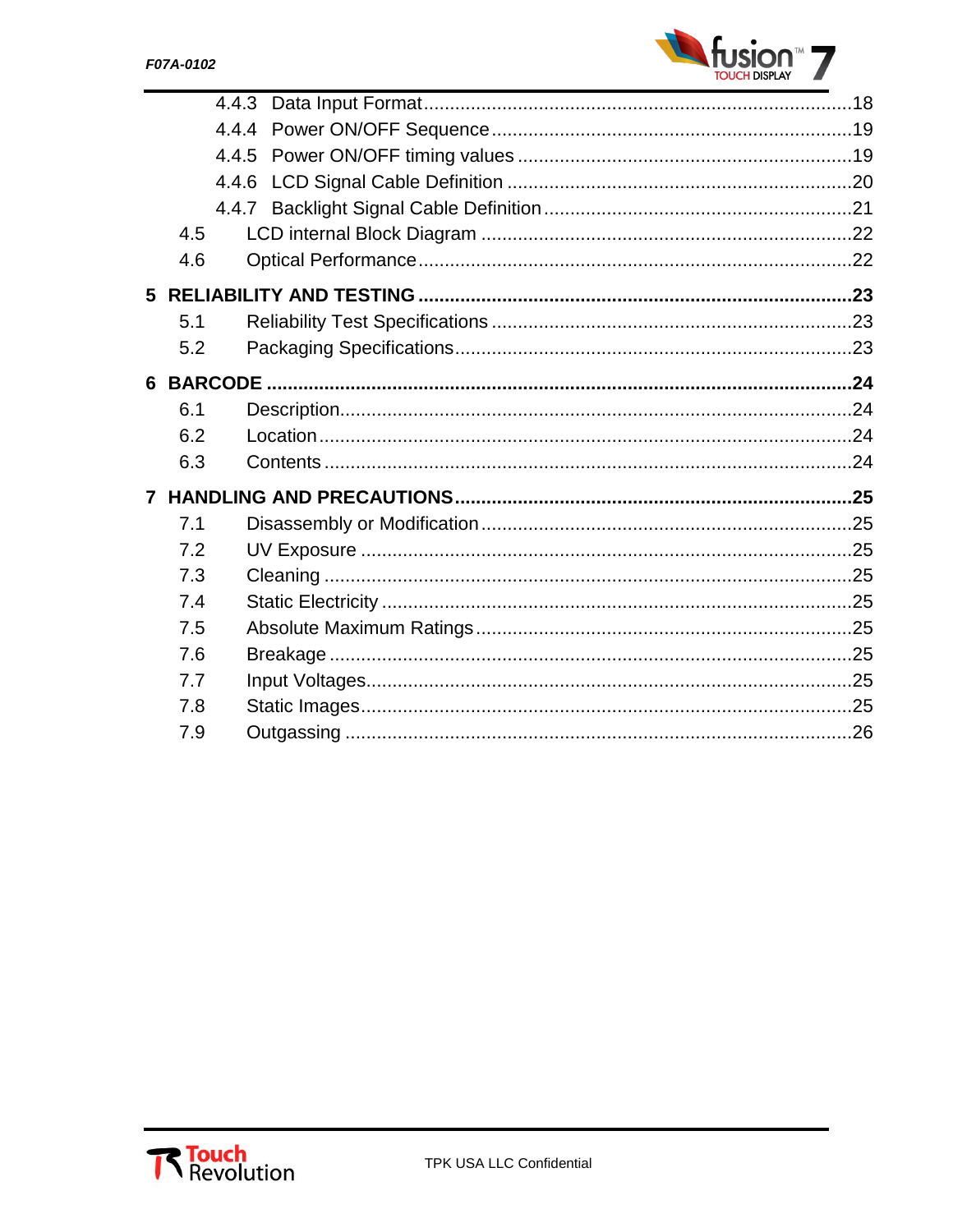

## <span id="page-4-0"></span>**1 INTRODUCTION**

The Fusion 7 is an integrated projected capacitive touch display incorporating a 7", 800 x 480 (WVGA) LCD with a LED backlight. The touch portion of the module consists of a glass sensor optically bonded to 1.0 mm cover glass with an FPC (Flexible Printed Circuit) attached for communicating with the touch panel. The touch panel assembly (sensor plus cover glass) is bonded to the LCD frame.

Interfacing to the touch panel is done through an I2C protocol communicating with the controller incorporated onto the FPC. The touch panel can provide accurate and responsive touch performance capable of sensing two unambiguous points. The integrated configuration of the Fusion touch display gives the user the ability to develop a touch product with a minimum of time and design effort.

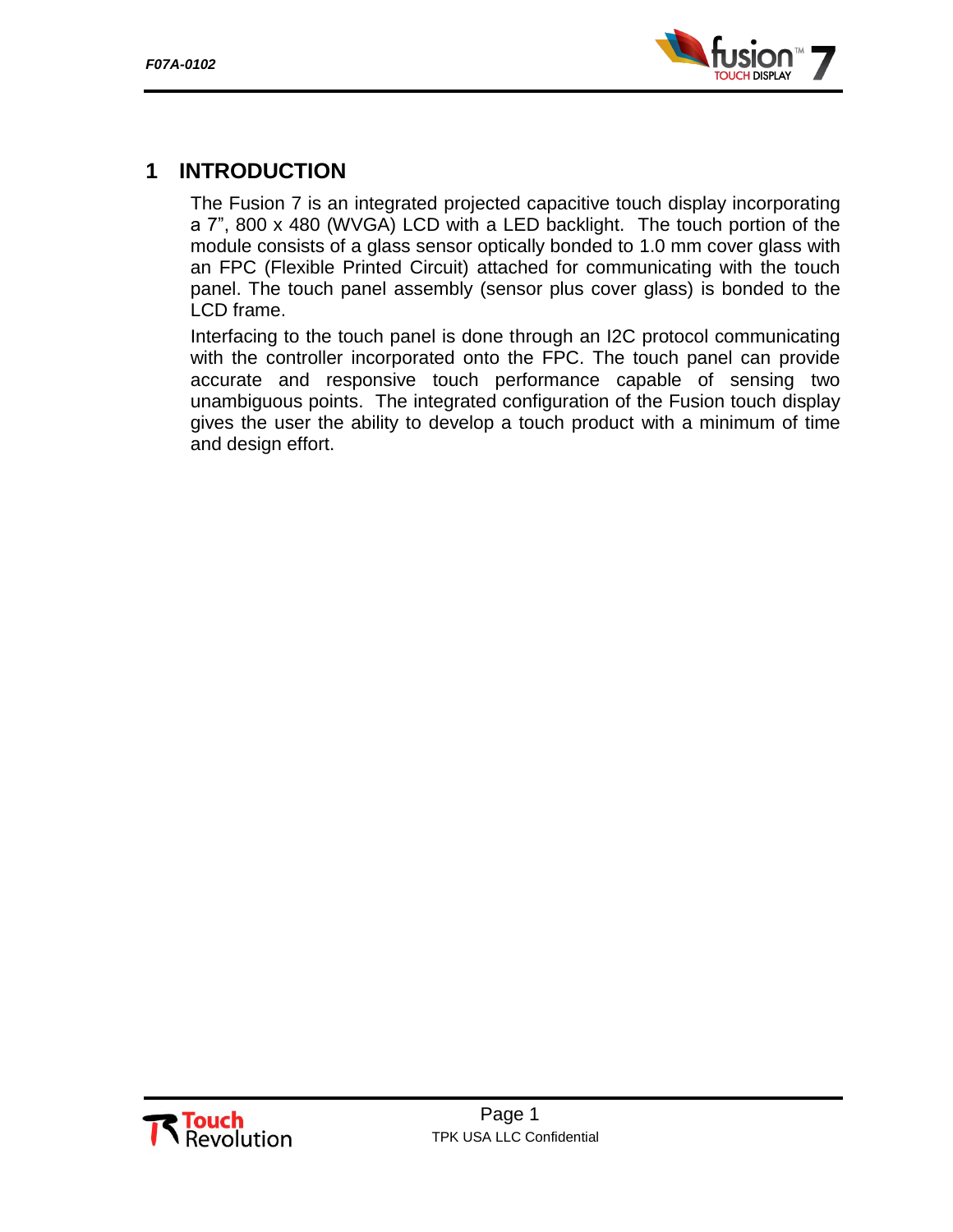

## <span id="page-5-0"></span>**2 TOUCH MODULE**

## <span id="page-5-1"></span>2.1 **GENERAL SPECIFICATIONS**

#### *Table 1 - Touch Performance Specification*

| <b>Parameter</b>                                     |                                | <b>Value</b>   | <b>Unit</b>                     | <b>Remarks</b>        |
|------------------------------------------------------|--------------------------------|----------------|---------------------------------|-----------------------|
|                                                      | Center                         | 1              |                                 | Note 1,<br>Appendix A |
| Linearity                                            | Within 5mm<br>of the edge      | $\overline{2}$ | mm                              |                       |
|                                                      | <b>Touch Sensor Resolution</b> | 1550 x 950     | Detectable<br><b>Resolution</b> |                       |
| <b>Report Rate</b>                                   | Single<br>Touch                | 100            | Serviced<br>Interrupts/         | Note 2,               |
|                                                      | Dual Touch                     | 50             | Second                          | Appendix A            |
| <b>First Touch Response Time</b>                     |                                | $30.10^{-3}$   | sec                             | Note 3,<br>Appendix A |
| Minimum Touch Diameter                               |                                | $\overline{7}$ | mm                              | Note 4,<br>Appendix A |
| <b>Minimum Detectable</b><br>Separation              |                                | 15             | mm                              |                       |
| Number of unique<br>detectable concurrent<br>touches |                                | $\overline{2}$ |                                 |                       |

## <span id="page-5-2"></span>2.2 **ELECTRICAL – TOUCH PANEL**

#### *Table 2 - Electrical Specification*

| <b>Parameter</b>   | <b>Symbol</b> | Value |      | Unit       |    |
|--------------------|---------------|-------|------|------------|----|
|                    |               | Min.  | Typ. | <b>Max</b> |    |
| Supply voltage     | VCC           | 3.15  | 3.3  | 3.45       |    |
| Current (no touch) | <b>ICC</b>    |       | 5.2  | 10.0       | mA |
| Current (1 touch)  | ICC1          |       | 5.1  | 10.0       | mA |
| Current (2 touch)  | ICC2          |       | 5.0  | 10.0       | mA |

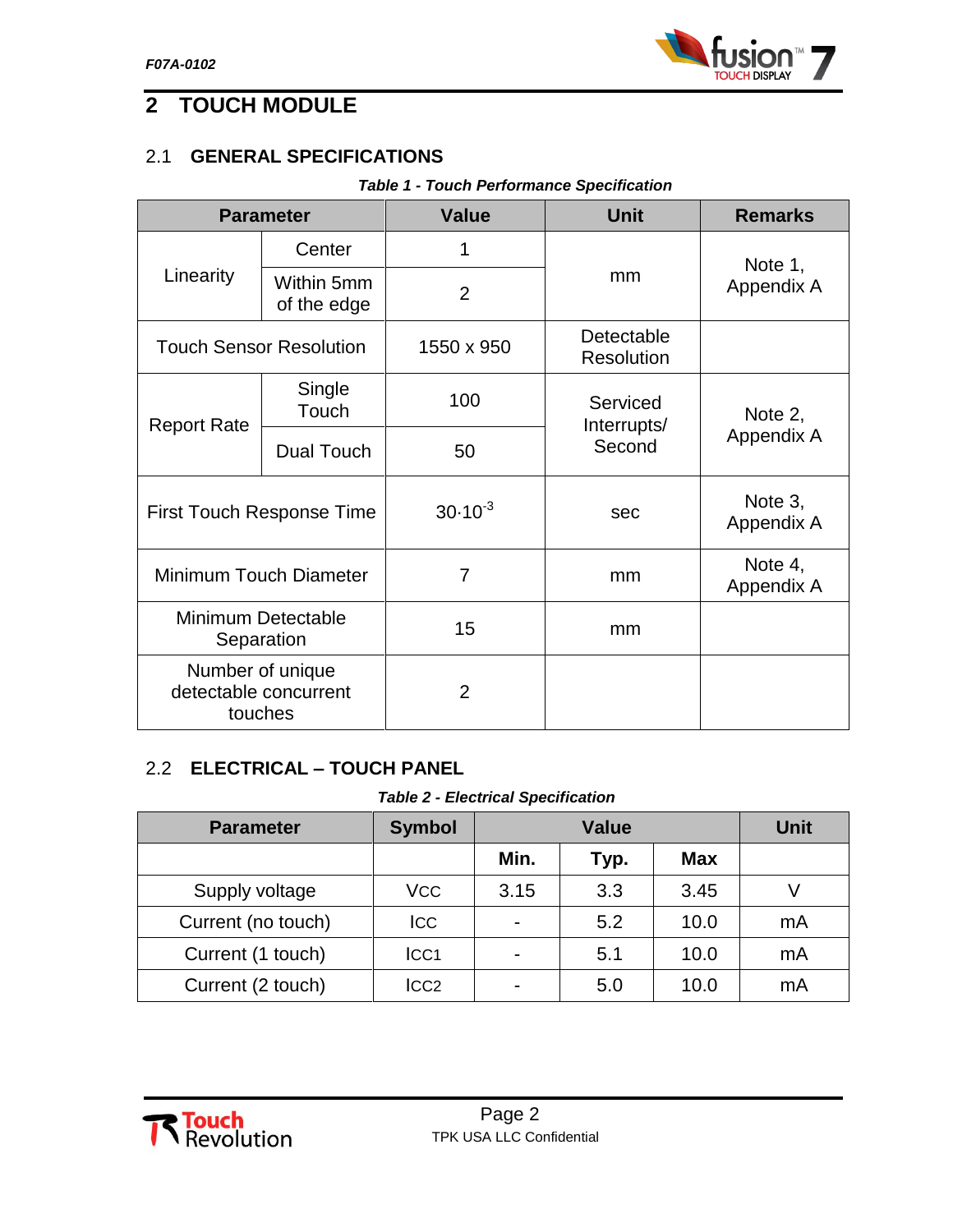

## <span id="page-6-0"></span>2.3 **ENVIRONMENTAL**

| <b>Table 3 - Environmental Specification</b> |  |
|----------------------------------------------|--|
|                                              |  |

| Parameter                    | Value          | Unit |
|------------------------------|----------------|------|
| <b>Operating Temperature</b> | $-20$ to $+60$ | ∘∩   |
| <b>Storage Temperature</b>   | $-30$ to $+70$ | ∘∩   |



*Figure 1 - Operating Temperature and Humidity Range*

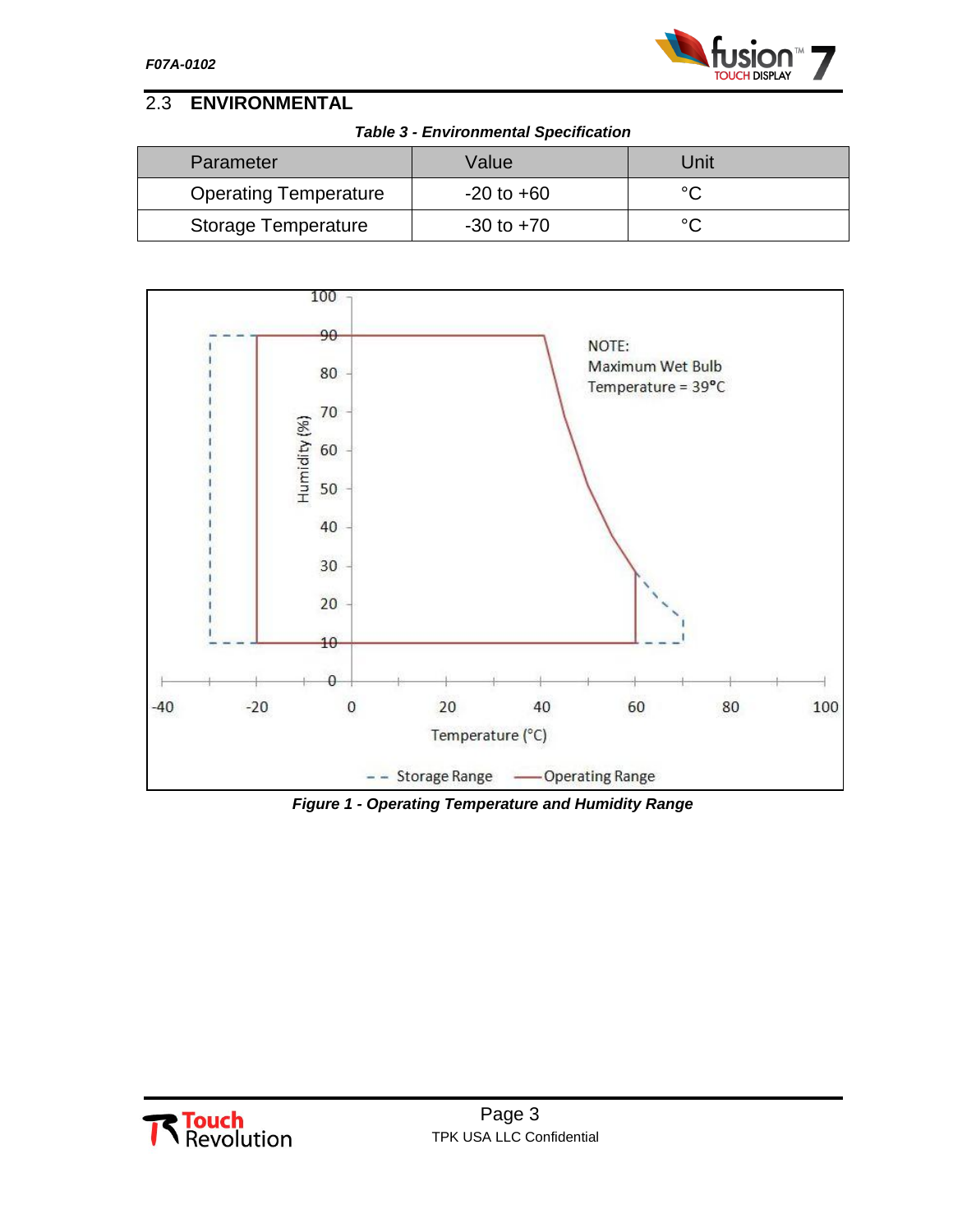

## <span id="page-7-0"></span>2.4 **OPTICAL PERFORMANCE**

| <b>Parameter</b>                               |       |                     |             | <b>Value</b> | <b>Unit</b>       | <b>Remarks</b>         |
|------------------------------------------------|-------|---------------------|-------------|--------------|-------------------|------------------------|
| <b>Optical Transmittance of Touch</b><br>Panel |       |                     |             | >89          | $\%$              | Note 5,<br>Appendix A  |
| Light Output without touch panel               |       |                     | Min. $=300$ | $Typ.=350$   | cd/m <sup>2</sup> | Center of the<br>Panel |
| <b>Light Output with Touch Panel</b>           |       |                     | Min.=265    | $Typ.=310$   | cd/m <sup>2</sup> | Center of the<br>Panel |
| <b>Viewing Angle</b>                           | Hor.  | $\Theta$ L          | $Min.=60$   | $Typ.=70$    | Deg.              |                        |
|                                                |       | $\Theta$ R          | $Min.=60$   | $Typ.=70$    |                   | Note 6,<br>Appendix A  |
|                                                | Фт    |                     | $Min.=50$   | $Type.=60$   |                   |                        |
|                                                | Vert. | $\Phi$ <sub>B</sub> | $Min.=60$   | $Typ.=70$    | Deg.              |                        |

## <span id="page-7-1"></span>2.5 **MECHANICAL DIMENSIONS**

#### *Table 5 - Mechanical Specification*

| <b>Parameter</b>                              | Value                       | <b>Unit</b>               | <b>Remarks</b>            |
|-----------------------------------------------|-----------------------------|---------------------------|---------------------------|
| <b>Outline Dimension</b>                      | 179.96 x 119.00 x 7.50      | mm                        | Appendix B                |
| <b>Active Area</b>                            | $152.40(H) \times 91.44(V)$ | mm                        | LCD, Touch<br>Sensor      |
| Weight                                        | 210.5 (Typ.)                | grams                     |                           |
| <b>Cover Glass Surface</b><br><b>Hardness</b> | >9H                         | Pencil<br><b>Hardness</b> | See Note 7,<br>Appendix A |

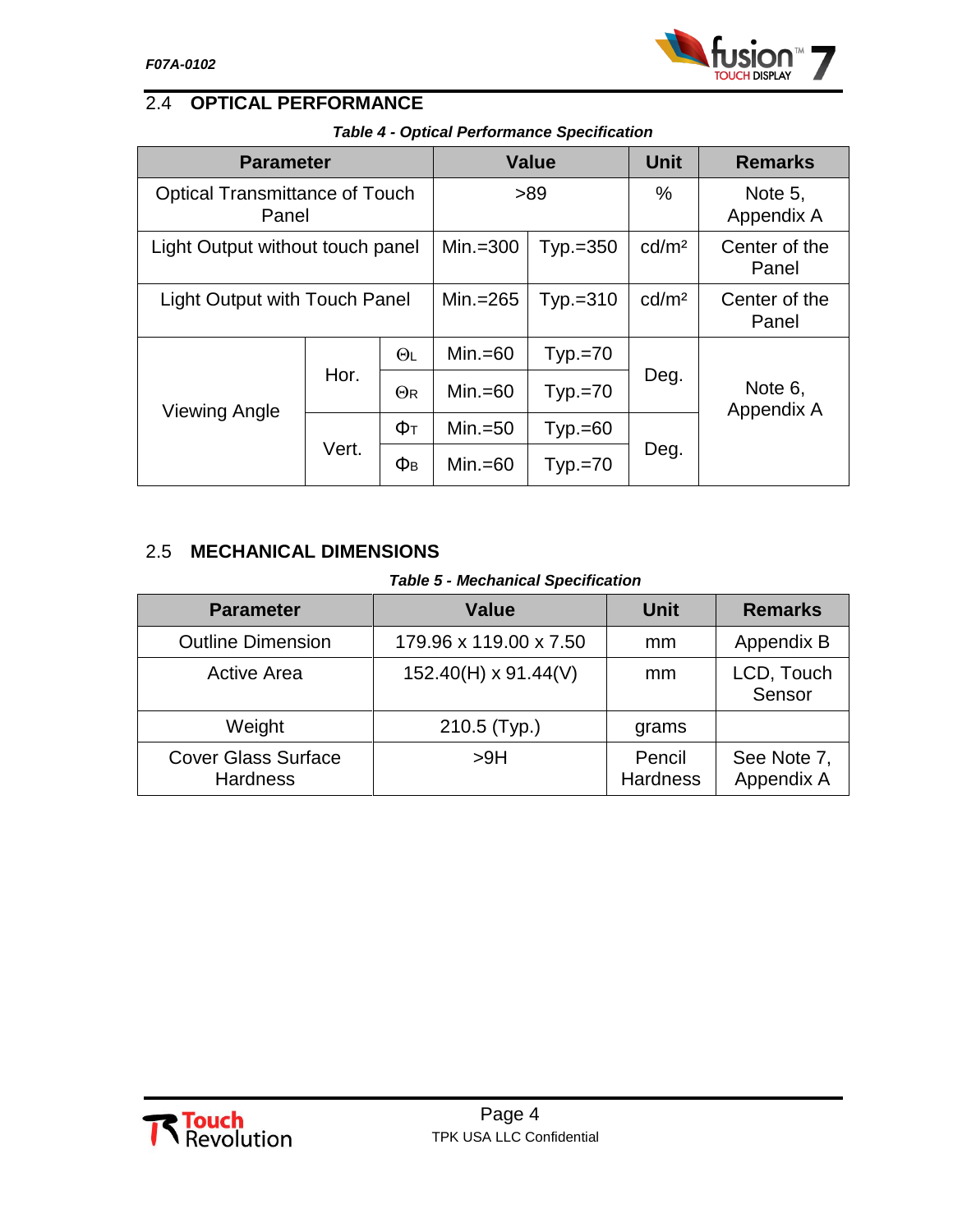

## <span id="page-8-0"></span>2.6 **FPC SPECIFICATION**

The flexible segment (any portion without a stiffener) of the signal FPC from the touch panel has a minimum bend radius  $\geq 1.0$ mm. The image below shows the FPC with the stiff areas outlined in red. Stiff areas are not designed to be bent or deformed.



*Figure 2 - FPC Stiffener Areas*

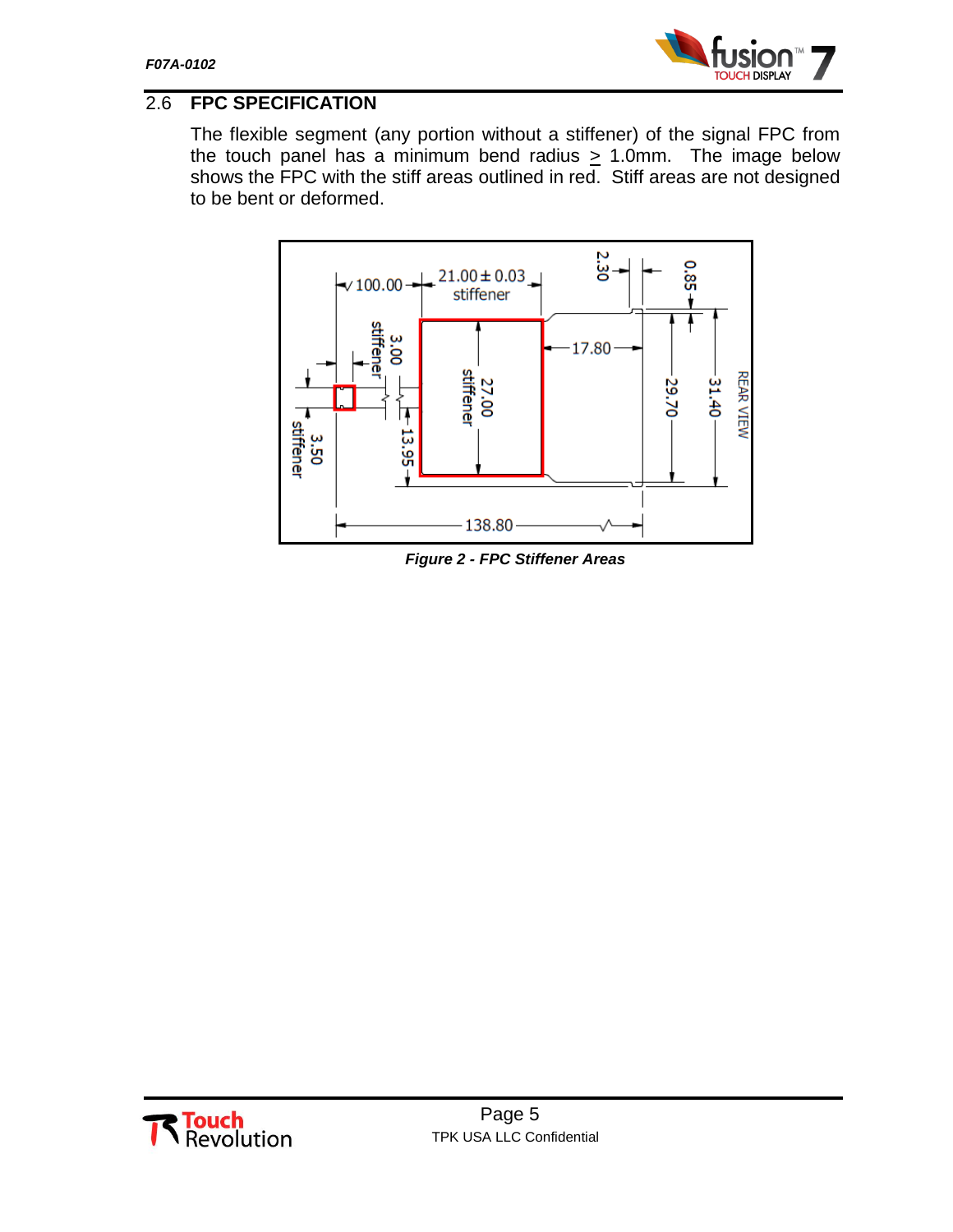

## <span id="page-9-0"></span>**3 COMMUNICATIONS INTERFACE**

#### <span id="page-9-1"></span>3.1 **INTRODUCTION**

The touch panel communicates with a host processor through an I2C interface. An edge sensitive interrupt output indicates when new touch points have been detected. In a normal system setup the rising edge of the interrupt will cause the host processor to read the coordinate data through the I2C bus. The coordinate data is stored in a register mapped array that is defined section [3.6.2.](#page-11-0)

#### <span id="page-9-2"></span>3.2 **I2C INTERFACE SPECIFICATION**

The touch panel supports a NXP compliant I2C interface*<sup>1</sup>* . The slave address for the touch controller is 7 bit 0x10, followed by the R/W bit. The I2C bus supports the standard bus speed of 100 kHz and fast 400 kHz.

External pull up resisters are required on the I2C clock and data lines. Refer to UM10204 I2C-Bus Specification and User Manual when selecting pull-up resistor values to ensure proper operation.

## <span id="page-9-3"></span>3.3 **TOUCH PANEL CONNECTOR**

The recommended touch panel connector is: Kyocera-Elco 6-pin P/N 04-6298- 006000883. The pin out for the Kyocera connector is as noted in the following table.

| Pin No. | <b>Symbol</b> | <b>Description</b> |
|---------|---------------|--------------------|
|         | <b>VCC</b>    | Power supply       |
| 2       | <b>RST</b>    | Reset              |
| 3       | <b>INT</b>    | Interrupt          |
| 4       | <b>SDA</b>    | I2C data line      |
| 5       | <b>SCL</b>    | I2C clock line     |
| 6       | <b>GND</b>    | Ground             |

| Table 6 - Touch Panel Connector Pinout – Refer to Mechanical Drawings for Pin 1 |
|---------------------------------------------------------------------------------|
| <b>Orientation</b>                                                              |

<sup>1</sup> The specification for the NXP compliant I2C interface is *UM10204 I2C-Bus Specification and User Manual, Rev. 03—19 June 2007*. It is available from NXP Semiconductor at http://www.nxp.com/documents/user\_manual/UM10204.pdf.



l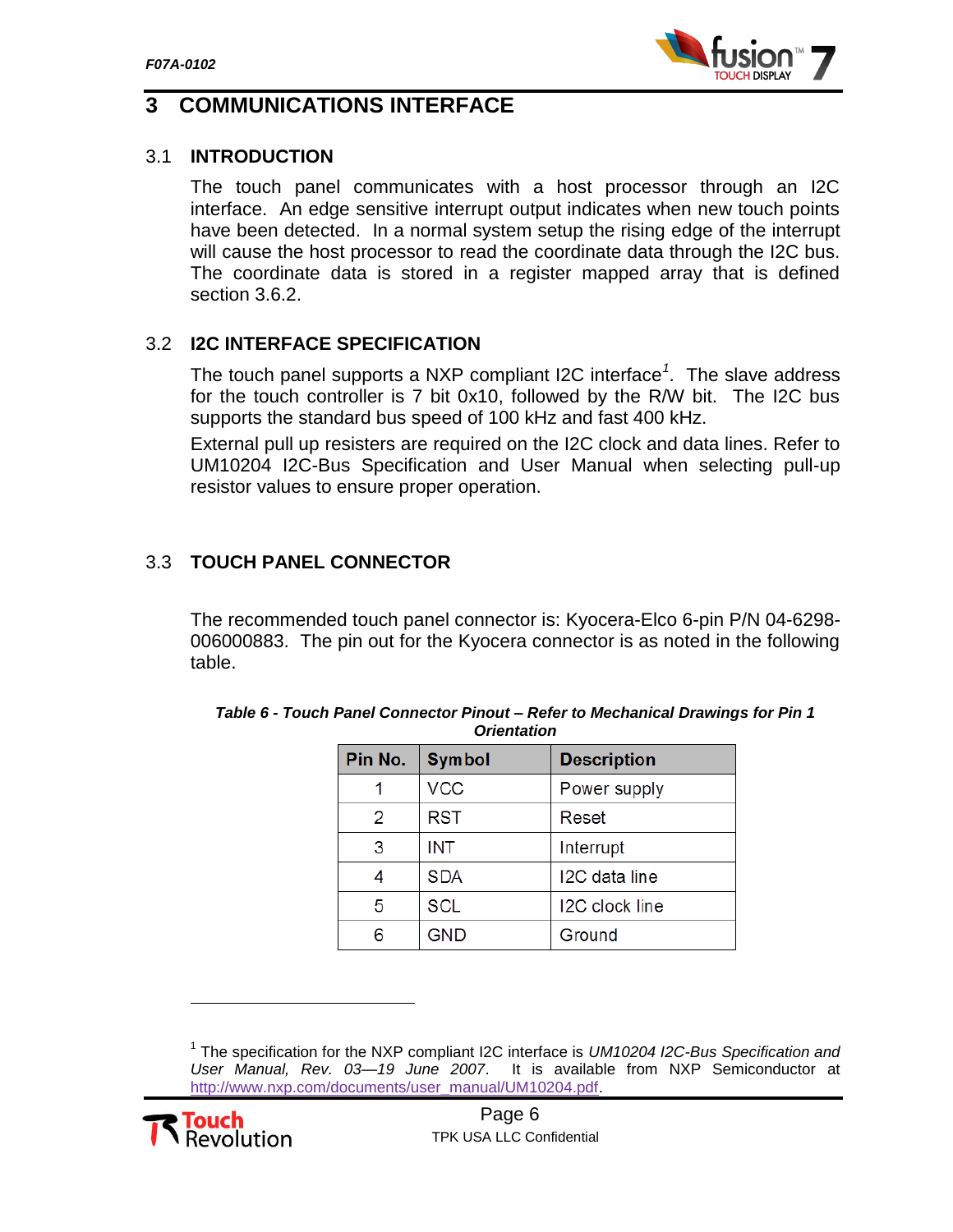

## <span id="page-10-0"></span>3.4 **SIGNAL DEFINITIONS**

- VCC Power supply for the touch controller.
- RST Reset for the touch controller. Should be connected to a reset line. This reset is asserted low (0V). When not asserted it should be raised to VCC.
- INT Interrupt from the touch controller. This should be connected to an interrupt enabled IO. This output is asserted high to VCC when touch data is ready. This interrupt should be treated as an edge sensitive signal.
- SDA Data line of I2C connection. This signal should be connected to the data line of an I2C bus. This I2C bus should have pull-up resistors to VCC. The touch controller does not contain pull-ups resistors
- SCL Clock line of I2C connection. This signal should be connected to the clock line of an I2C bus. This I2C bus should have pull-up resistors to VCC. The touch controller does not contain pull-ups resistors.
- GND Digital Ground.

## <span id="page-10-1"></span>3.5 **COMMUNICATIONS PROTOCOL**

The Touch controller is designed to work in an interrupt driven protocol. When the Touch panel is touched and data is ready for the host processor it asserts the interrupt line to the processor. The processor should then read the data registers and once it is finished it must clear the interrupt in the controller by writing a 0 to the scan complete bit of the Handshaking control register.

The I2C data will not change until the scan complete bit is cleared by the host processor. Once the scan complete bit is cleared the controller will resume scanning the sensor.

## <span id="page-10-2"></span>3.6 **REGISTER MAPPED INTERFACE**

#### <span id="page-10-3"></span>3.6.1 **Description**

A set of logical registers is defined and exposed by the touch panel controller. The host communicates with the controller by reading and writing the exposed registers via physical I2C transactions. All registers are 8 bits in length. Multibyte data words are spread across multiple registers. An 8-bit I2C address is used to uniquely identify each register.

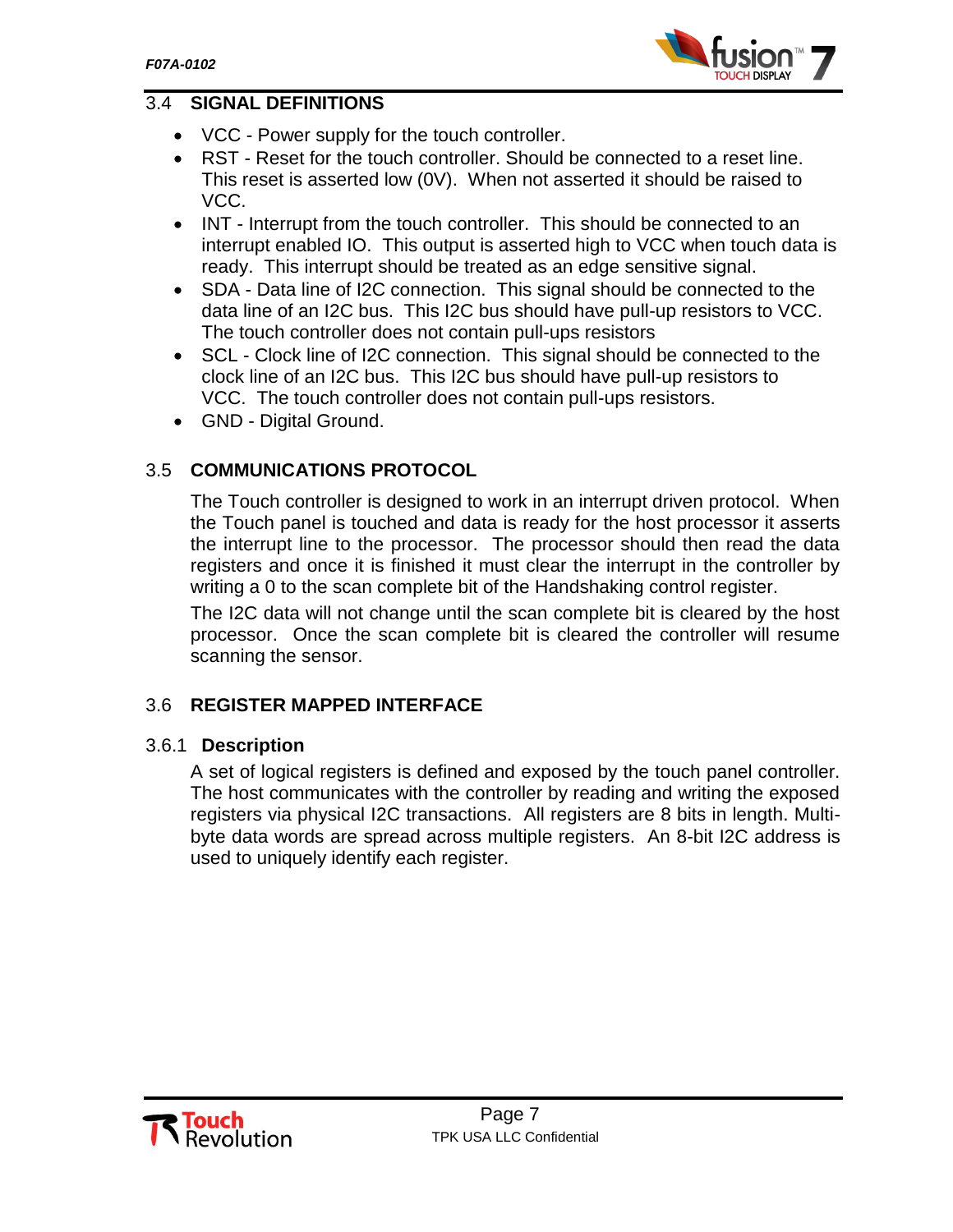

## <span id="page-11-0"></span>3.6.2 **Register Map**

The following table defines the location of each value in the register map.

| <b>Address</b> | <b>Purpose</b>                                  | <b>Accessibility</b> |
|----------------|-------------------------------------------------|----------------------|
| $0x00 - 0x00$  | Data Information Register                       | R                    |
| $0x01 - 0x06$  | <b>First Touch Point Information Registers</b>  | R                    |
| $0x07 - 0x0C$  | <b>Second Touch Point Information Registers</b> | R                    |
| $0x0D - 0x0D$  | <b>Register Map Version</b>                     | R                    |
| $0x0E - 0x0F$  | <b>Firmware Version Register</b>                | R                    |
| $0x10 - 0x10$  | <b>Reset Control Register</b>                   | W                    |
| $0x11 - 0x11$  | Scan Complete Register                          | R/W                  |
| $0x12 - 0x13$  | Reserved                                        | R                    |
| $0x14 - 0x14$  | Firmware Update Control Register                | W                    |

## *Table 7 – Register Map*

## <span id="page-11-2"></span><span id="page-11-1"></span>3.7 **REGISTER DEFINITIONS**

## 3.7.1 **Touch Coordinate registers**

#### **3.7.1.1 Data Information Register (0x00)**

| 0x00 | $\overline{\phantom{0}}$ | - | $\overline{\phantom{0}}$ | $\overline{\phantom{a}}$ | $\overline{\phantom{0}}$ | Number of<br>Fingers |  |
|------|--------------------------|---|--------------------------|--------------------------|--------------------------|----------------------|--|

- o Bits [1:0] indicate the number of fingers touching the panel at the time of the last interrupt.
	- $\bullet$  {00} = 0 fingers
	- ${01} = 1$  finger
	- ${10} = 2$  fingers
	- $\bullet$  {11} = not defined

Note: After the first touch, this register does not indicate when there are no fingers touching the sensor because interrupts are not triggered on the fingerup or "0 finger" event. The data remaining in this register is the number of fingers touching the sensor at the time of the most recent interrupt. It will always be 1 or 2 after the first interrupt after power-up or reset. To determine if there are no fingers touching the sensor use the tip switch value in register 0x06.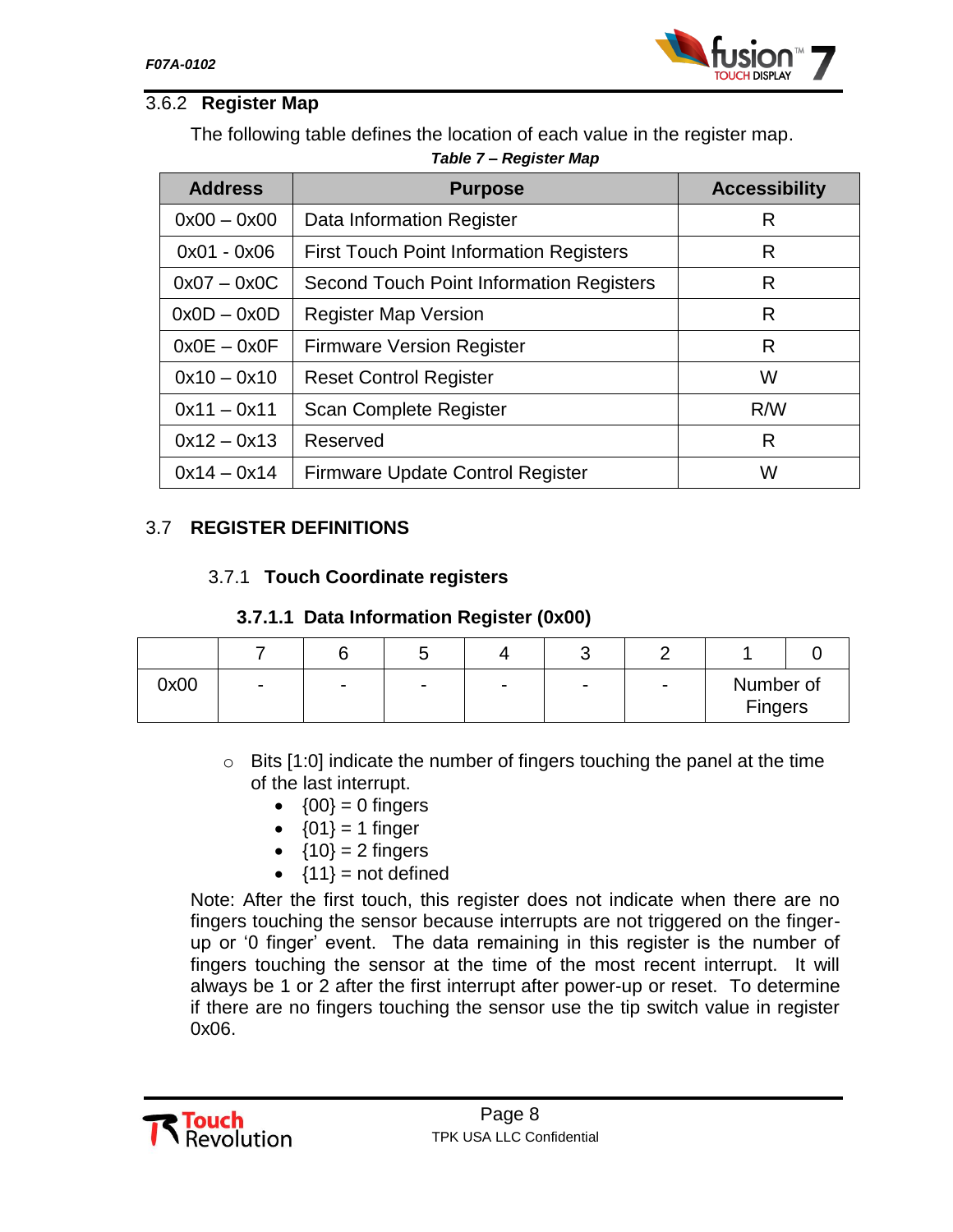

## **3.7.1.2 First Touch Point Information Registers (0x01 – 0x06)**

|      |                                         | 6                       | 5 | 4                      | 3                       | 2 |  |  |
|------|-----------------------------------------|-------------------------|---|------------------------|-------------------------|---|--|--|
| 0x01 |                                         |                         |   |                        | X0 Position (bits 15:8) |   |  |  |
| 0x02 |                                         |                         |   | X0 Position (bits 7:0) |                         |   |  |  |
| 0x03 |                                         | Y0 Position (bits 15:8) |   |                        |                         |   |  |  |
| 0x04 |                                         |                         |   |                        | Y0 Position (bits 7:0)  |   |  |  |
| 0x05 | <b>First Touch Point Pressure Value</b> |                         |   |                        |                         |   |  |  |
| 0x06 | <b>Tip Switch</b><br>Touch ID           |                         |   |                        |                         |   |  |  |

All touch point information registers are read only.

- $\circ$  Registers 0x01 0x04
	- $\circ$  The coordinates for the first touch point are in registers 0x01 0x04 as defined above.
	- $\circ$  The value is reported as a 16 bit value with the maximum value equal to the resolution of the sensor.
- o Register 0x05
	- $\circ$  This register returns a pressure value for the touch point. The pressure value is representative of the diameter of the contact area touching the sensor.
	- $\circ$  This value is an 8 bit number. The value is not normalized so it should be interpreted as a relative number.
- o Register 0x06

|      |  |          | ╭ |                   |  |
|------|--|----------|---|-------------------|--|
| 0x06 |  | Touch ID |   | <b>Tip Switch</b> |  |

- o Bits 3:0 indicate if the current touch point is touching the screen. This field should be used to determine when a touch point is detected and also when it is lifted from the screen.
	- $\bullet$  {0000} = This value indicates the finger is not touching the screen for the current coordinate point.
	- $\bullet$  {0001} = This value indicates the finger is touching the screen for the current coordinate point.
	- All other combinations are not defined.
- $\circ$  Bits 7:4 represent a unique ID to differentiate between 2 different fingers under the case where the data for the fingers switches

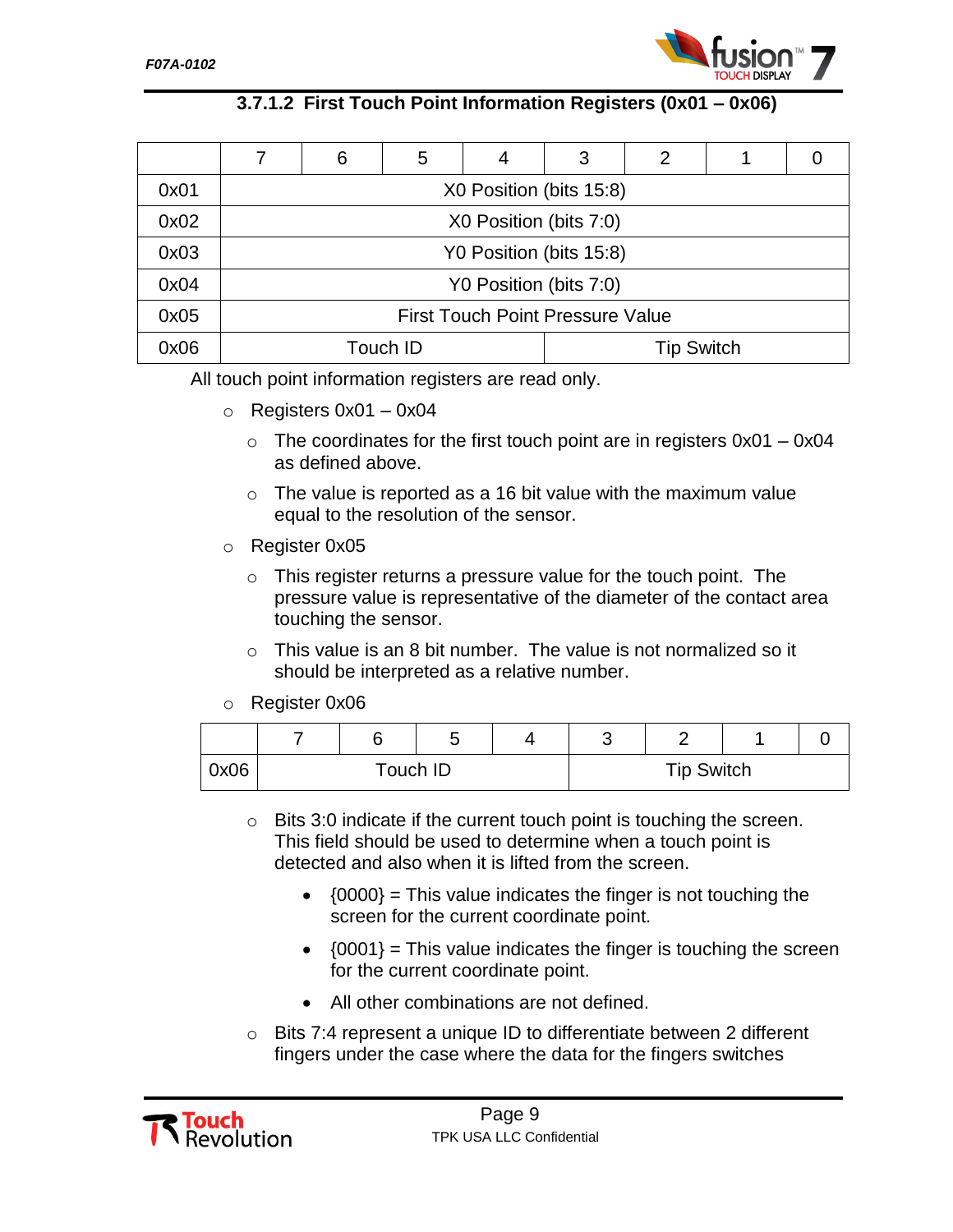between the first touch point and the second touch point. This can be used to maintain tracking information between 2 different fingers.

## **3.7.1.3 Second Touch Point Information Registers (0x07 – 0x0C)**

|      |                                   | 6                       | 5 | 4                       | 3 | 2 |  |  |
|------|-----------------------------------|-------------------------|---|-------------------------|---|---|--|--|
| 0x07 |                                   |                         |   | X1 Position (bits 15:8) |   |   |  |  |
| 0x08 |                                   |                         |   | X1 Position (bits 7:0)  |   |   |  |  |
| 0x09 |                                   | Y1 Position (bits 15:8) |   |                         |   |   |  |  |
| 0x0A |                                   |                         |   | Y1 Position (bits 7:0)  |   |   |  |  |
| 0x0B | Second Touch Point Pressure Value |                         |   |                         |   |   |  |  |
| 0x0C | Touch ID<br><b>Tip Switch</b>     |                         |   |                         |   |   |  |  |

The coordinates of the second touch point are reported via registers 0x07 to 0x0C. These registers are Read-Only and only valid when more than one finger is reported in the Data Information Register and the Tip Switch is asserted.

- $\circ$  Registers 0x07 0x0A
	- The coordinates for the second touch point are in registers 0x07 – 0x0A as defined above.
	- The value is reported as a 16 bit value with the maximum value equal to the resolution of the sensor.
- o Registers 0x0B
	- This register returns a pressure value for the touch point. The pressure value is representative of the diameter of the contact area touching the sensor.
	- This value is an 8 bit number. The value is not normalized so it should be interpreted as a relative number.
- o Registers 0x0C

|      |          | -<br>ັ | $\overline{\phantom{a}}$ |                   |  |
|------|----------|--------|--------------------------|-------------------|--|
| 0x0C | Touch ID |        |                          | <b>Tip Switch</b> |  |

- $\circ$  Bits 3:0 indicate if the current touch point is touching the screen. This field should be used to determine when a touch point is detected and also when it is lifted from the screen.
	- $\bullet$  {0000} = This value indicates the finger is not touching the screen for the current coordinate point.

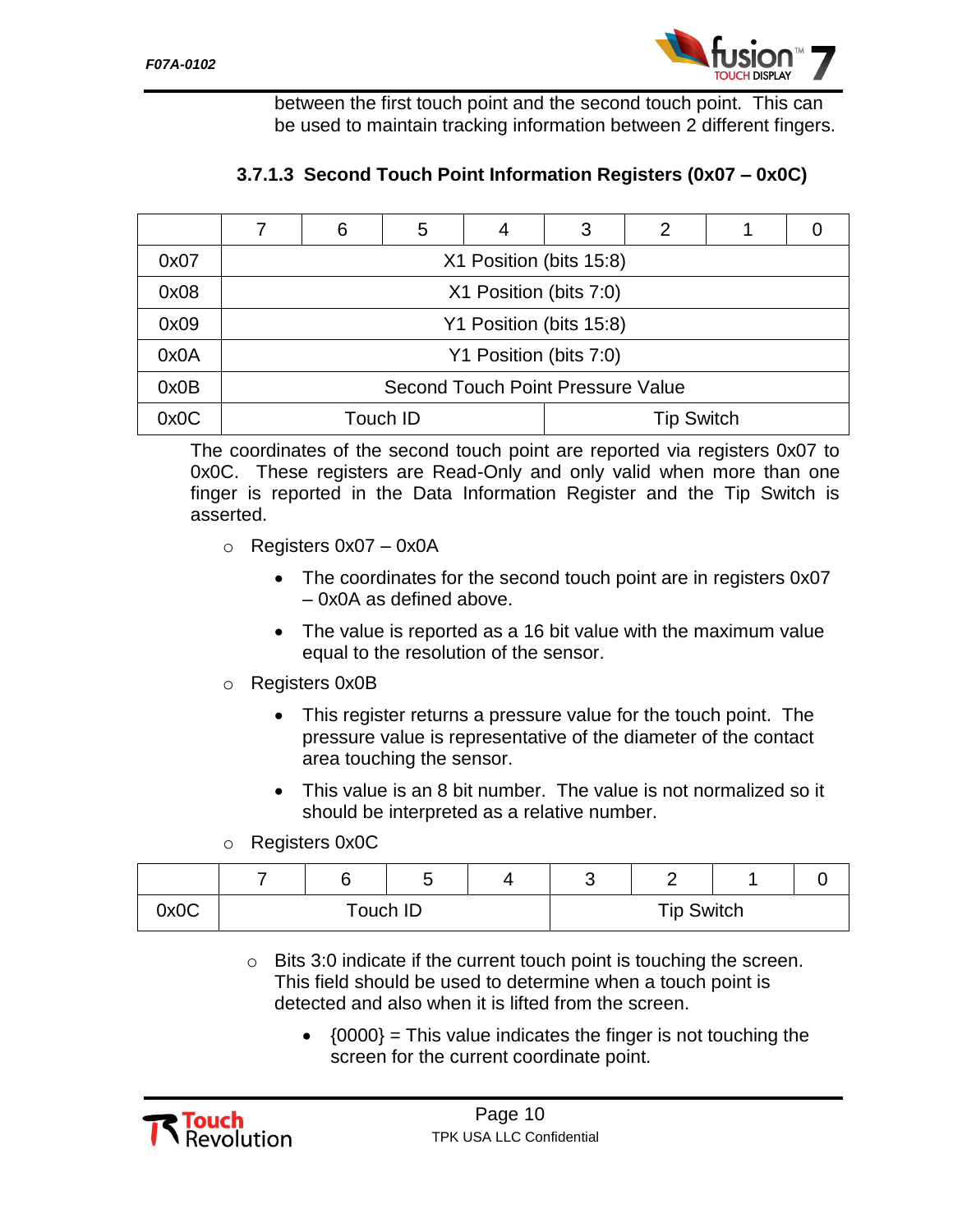

- $\bullet$  {0001} = This value indicates the finger is touching the screen for the current coordinate point.
- All other combinations are not defined.
- o Bits 7:4 represent a unique ID to differentiate between 2 different fingers under the case where the data for the fingers switches between the first touch point and the second touch point. This can be used to maintain tracking information between 2 different fingers.

#### **3.7.1.4 Register map version (0x0D)**

| 0x0D |  | Register map version (7:0) |  |  |
|------|--|----------------------------|--|--|

This register dictates the register map. This register can be queried by the host to determine which register values are located at which register offsets. For the register map corresponding to this document the value will be 0x02.

#### **3.7.1.5 Firmware Version Register (0x0E - 0x0F)**

|      |              |     | O |      | ື |       |                     |         |  |
|------|--------------|-----|---|------|---|-------|---------------------|---------|--|
| 0x0E | Product Info |     |   | Year |   | Month |                     |         |  |
| 0x0F |              | Day |   |      |   |       | Firmware<br>Version | Release |  |

Firmware releases are numbered by the following format: yyyymmddx where yyyymmdd is the date of release and x is the running number of the release in case there are multiple releases on a given day.

To store the version information, two registers  $(0x0D - 0X0E)$  are used and defined as follows:

o Register 0x0E

Bits 7:6 represent Product Information (Read Only)

- $\bullet$  {00} = 43Z6 = 4.3" Panel
- $\bullet$  {01} = 70Z7 = 7" Panel
- $\bullet$  {10} = 10Z8 = 10.1" Panel
- $\bullet$  {11} = Reserved

Bits 5:4 represent the Year (Read Only)

 $\bullet$   $\{00\} = 2010$ 

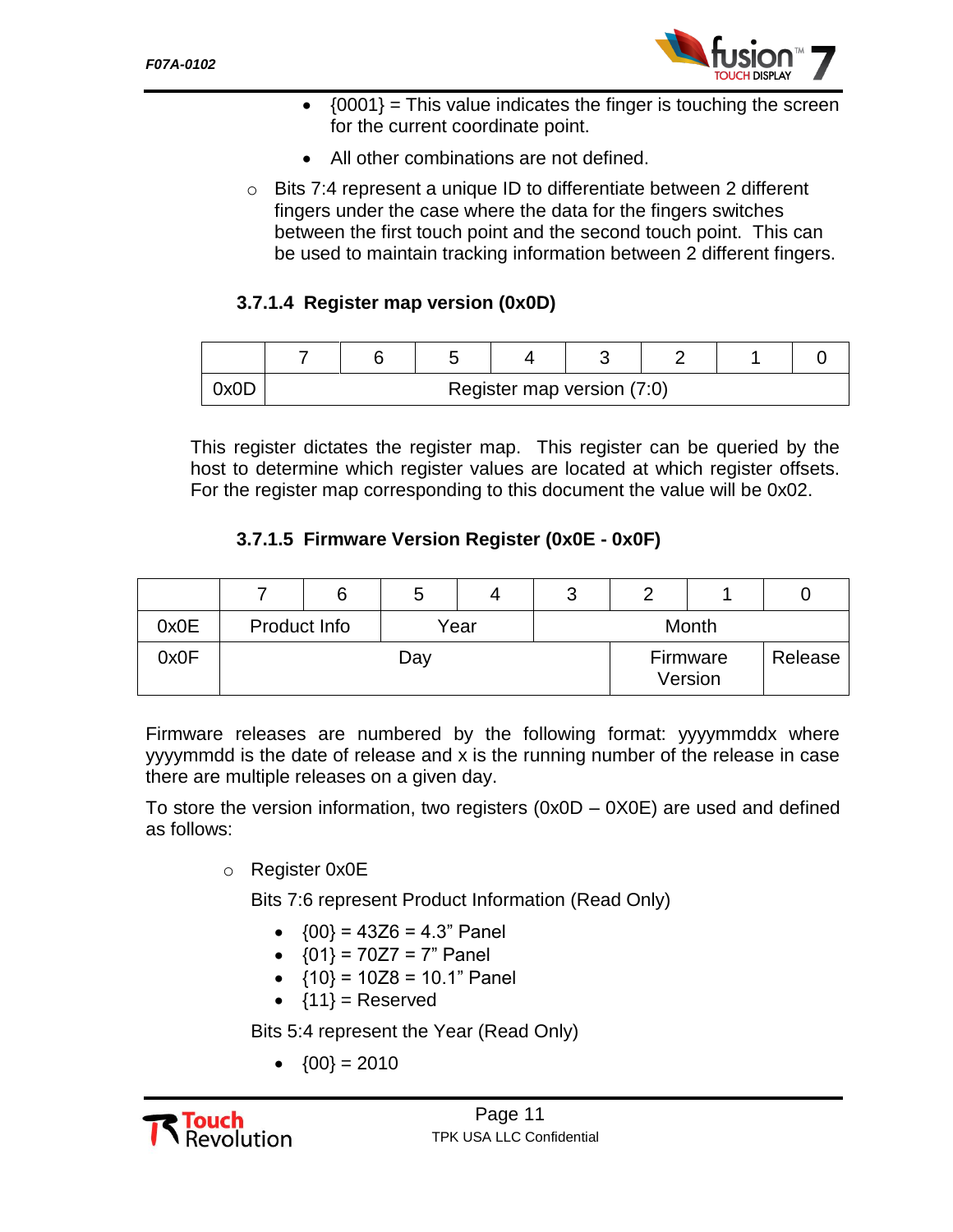

- $\bullet$  {01} = 2011
- ${10} = 2012$
- ${11} = 2013$

Bits 3:0 represent the Month (Read Only)

- $\bullet$   $\{0x1\}$  = January
- $\bullet$  {0x2} = February
- $\bullet$  {0x.} = .......
- $\bullet$   $\{0x.\} =$  ……..
- $\bullet$  {0xC} = December
- o Register 0x0F

Bits 7:3 represent the Day (Read Only)

- ${0x01} = 1$
- ${0x02} = 2$
- $\bullet$  {0x.} = .......
- $\bullet$  {0x.} = .......
- ${0x1F} = 31$

Bits 2:1 represent the Firmware Version (Read Only)

- $\bullet$  {00} = v1.0 Firmware Architecture
- $\bullet$  {01} = v1.4 Firmware Architecture

Bit 0 represents the Release (Read Only)

- $\bullet$  {00} = First release of the day.
- $\bullet$  {11} = Second release of the day.

Note: More than 2 releases are not expected in one day.

## <span id="page-15-0"></span>3.7.2 **Control Registers**

**3.7.2.1 Reset Control Register (0x10)**

| 0x10 | Reset, | $\overline{\phantom{a}}$ | $\overline{\phantom{a}}$ | $\overline{\phantom{0}}$ | $\overline{\phantom{0}}$ |  |
|------|--------|--------------------------|--------------------------|--------------------------|--------------------------|--|

This register can be used to trigger a software initiated reset. This reset will clear out all data in the sensor. The busy register will be reset to 0x00. During a software initiated reset the device will not be available on the I2C bus and the interrupt pin will stay low. The system will be available 125 ms after the reset is triggered.

o Register 0x10

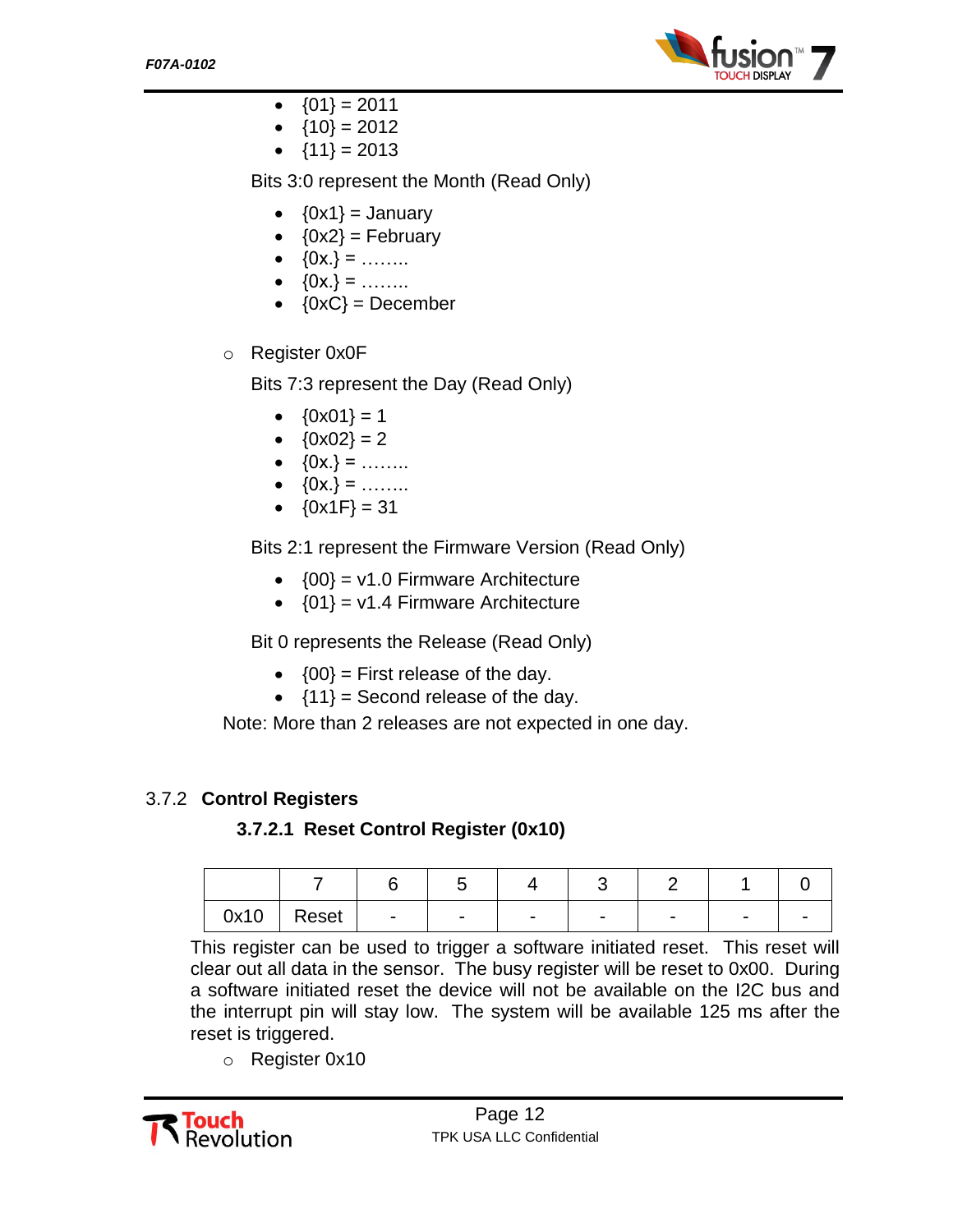

- $\bullet$  Bit  $7$  = reset bit. This bit is write only. Writing a 1 to this bit initiates the reset.
- Bits  $6:0 =$  reserved.

#### <span id="page-16-0"></span>3.7.3 **Scan Complete Register (0x11)**

|      |                          |                          | ັ                        |   | ີ              |  |                  |
|------|--------------------------|--------------------------|--------------------------|---|----------------|--|------------------|
| 0x11 | $\overline{\phantom{a}}$ | $\overline{\phantom{0}}$ | $\overline{\phantom{a}}$ | - | $\blacksquare$ |  | Scan<br>Complete |

This register is used to indicate that data is ready for the Host processor to read. When data is ready to be read the touch controller will not update the data until the host processor indicates it has completed gathering all data for this interrupt.

- o Registers 0x11
	- Bit 0 represents Scan Complete(Read and Write)
	- {0} indicates that there is no new data for the Host processor. When this bit is {0} the touch controller is continually scanning the touch panel for new touch events.
	- {1} indicates current scan cycle has been completed and new data is ready for the Host processor.
	- This bit will mimic the interrupt output of the touch controller.
	- The Host should clear this bit (Write "0") to indicate that a data transfer has been completed and subsequent scan can be started.

#### <span id="page-16-1"></span>3.7.4 **Reserved (0x12 – 0x13)**

#### <span id="page-16-2"></span>3.7.5 **Firmware Update Control Register (0x14)**

| )x14 | <b>Enter Firmware Update-</b> |  |  |  |  |  |  |
|------|-------------------------------|--|--|--|--|--|--|

o Register 0x14

• Bits 7:0 represents Enter Firmware Update (Write Only)

Host should write 0x4C to register 0x14 set a flag which will force the controller to boot into firmware update mode on its next power cycle, soft reset or hard reset.

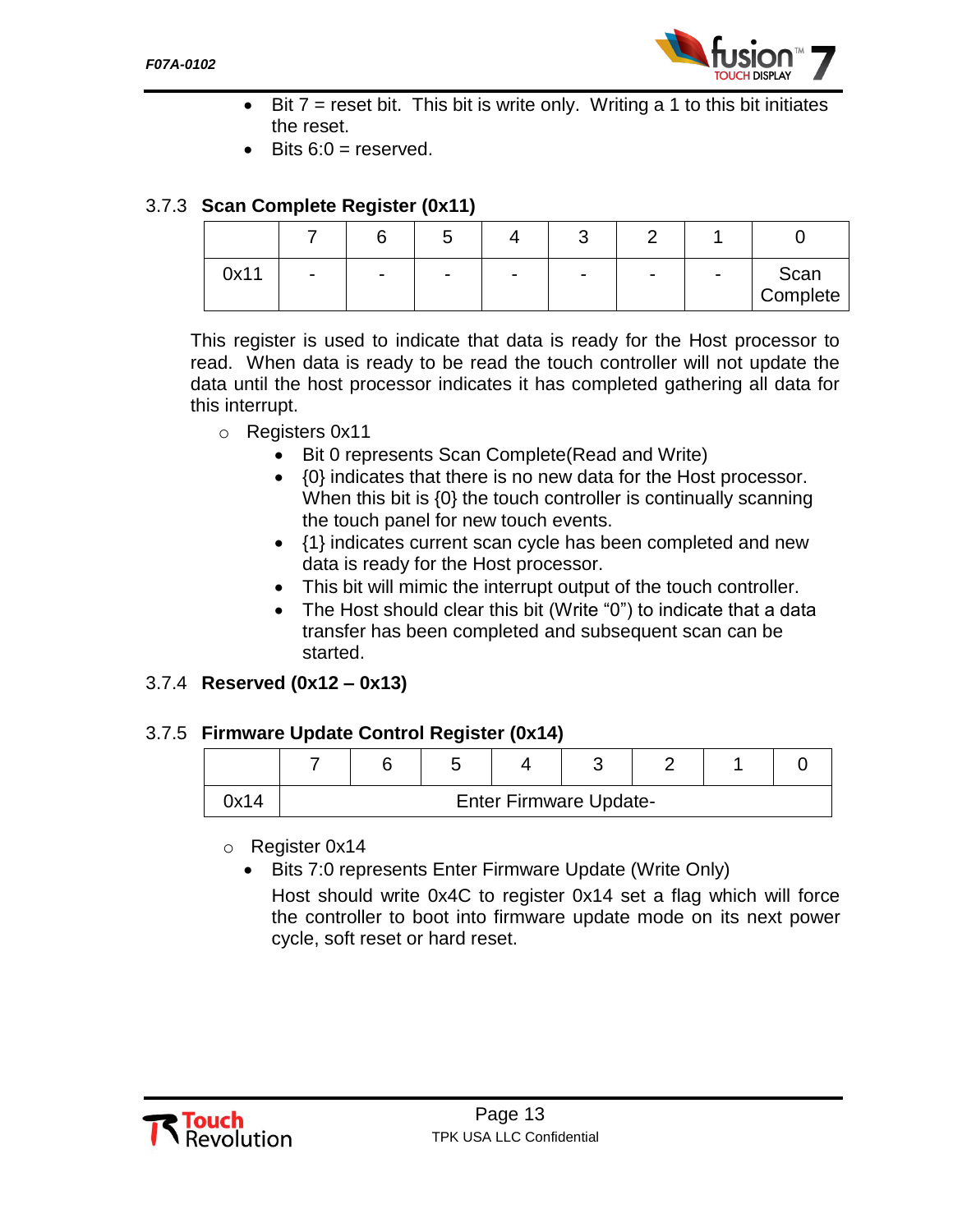

## <span id="page-17-0"></span>**4 LCD INTERFACE**

#### <span id="page-17-2"></span><span id="page-17-1"></span>4.1 **GENERAL DESCRIPTION**

#### 4.1.1 **Introduction**

The Fusion 7 incorporates a color active matrix thin film transistor (TFT) liquid crystal display (LCD) that uses amorphous silicon TFT switching device. The LCD assembly is composed of a TFT LCD panel, a driving circuit, and LED backlight system. The display has a 7.0 inch diagonally measured active display area with an 800H x 480V (WVGA) display format that can display 262,144 colors.

#### <span id="page-17-3"></span>4.1.2 **Features**

- 7.0" (16:9) inch diagonal configuration
- 800H x 480V (WVGA) Pixel Format
- 3.3V TTL Interface
- 262K colors using a 18 bit R.G.B. signal input

#### <span id="page-17-4"></span>4.1.3 **General Specifications**

| <b>Parameter</b>             | <b>Specifications(LCD Only)</b> | <b>Unit</b> |
|------------------------------|---------------------------------|-------------|
| <b>Screen Size</b>           | 7.0" (Diagonal)                 |             |
| <b>Display Format</b>        | (WVGA)<br>800 RGB(H)X 480(V)    | pixels      |
| <b>Pixel Configuration</b>   | <b>RGB Vertical Stripe</b>      |             |
| <b>Active Area</b>           | 152.40 x 91.44                  | mm          |
| <b>Pixel Pitch</b>           | 0.1905 x 0.1905                 | mm          |
| <b>Outline Dimension</b>     | 165.00(W) x 104.44(H) x 5.20(D) | mm          |
| <b>Backlight</b>             | <b>White LED</b>                |             |
| <b>Power Consumption</b>     | 0.66W(Logic)/ 1.6W(Backlight)   | Watt        |
| <b>Operating Temperature</b> | $-20 - 70$                      | $^{\circ}C$ |
| <b>Storage Temperature</b>   | $-30 - 80$                      | $^{\circ}C$ |
| Bits per pixel               | 18                              |             |

#### *Table 8 - LCD Specifications*

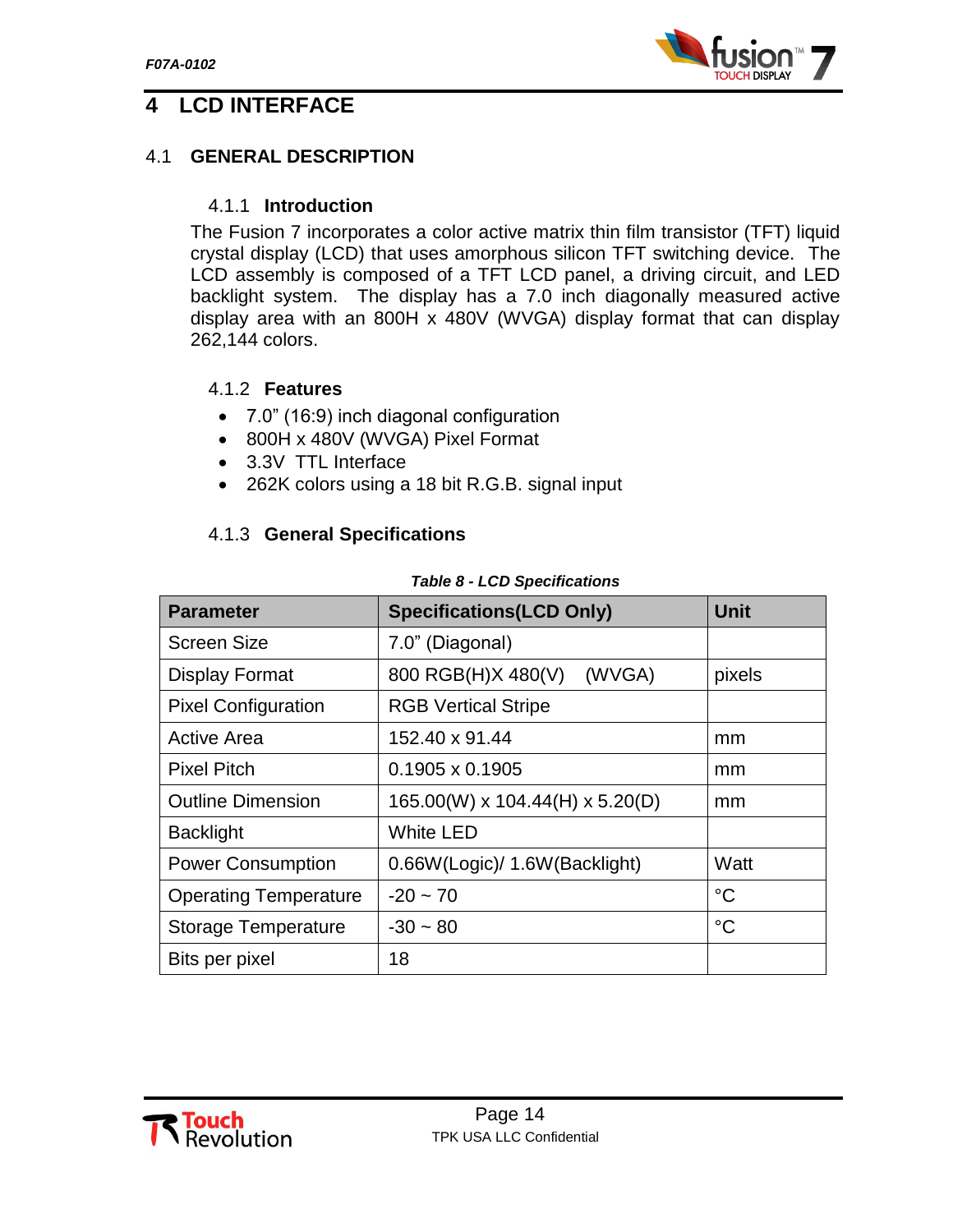## <span id="page-18-0"></span>4.2 **ABSOLUTE MAXIMUM RATINGS**

*Table 9 - LCD Maximum Ratings (GND=0V)*

| <b>Item</b>            | <b>Symbol</b> | <b>Condition</b> | Min.   | Max.      | Unit | <b>Remark</b> |
|------------------------|---------------|------------------|--------|-----------|------|---------------|
| Power Voltage          | VCC           | $GND=0$          | $-0.3$ |           |      |               |
| Input Logic<br>Voltage | Vi            | $GND=0$          | $-0.3$ | $VCC+0.3$ |      | Note 1        |

*Note 1: DCLK, DE, R0 ~ R5, G0 ~ G5, B0 ~ B5*

## <span id="page-18-2"></span><span id="page-18-1"></span>4.3 **ELECTRICAL CHARACTERISTICS**

## 4.3.1 **Recommended Operating Conditions**

*Table 10 - LCD Recommended Operating Conditions (GND=0V, Ta=25°C)*

| <b>Parameter</b>               |               | <b>Symbol</b> |        | <b>Rating</b>            | <b>Unit</b> | <b>Condition</b> |        |
|--------------------------------|---------------|---------------|--------|--------------------------|-------------|------------------|--------|
|                                |               |               | Min.   | Typ.                     | Max.        |                  |        |
| <b>Power Supply</b><br>Voltage |               | <b>VCC</b>    | 3.0    | 3.3                      | 3.6         | V                |        |
| Input<br>Logic                 | High<br>Level | VIH           | 0.7VCC | $\blacksquare$           | <b>VCC</b>  | V                | Note 1 |
| Voltage                        | Low<br>Level  | VIL           | 0      | $\overline{\phantom{0}}$ | $0.3$ VCC   | V                | Note1  |

*Note 1: DCLK, DE, R0 ~ R5, G0 ~ G5, B0 ~ B5*

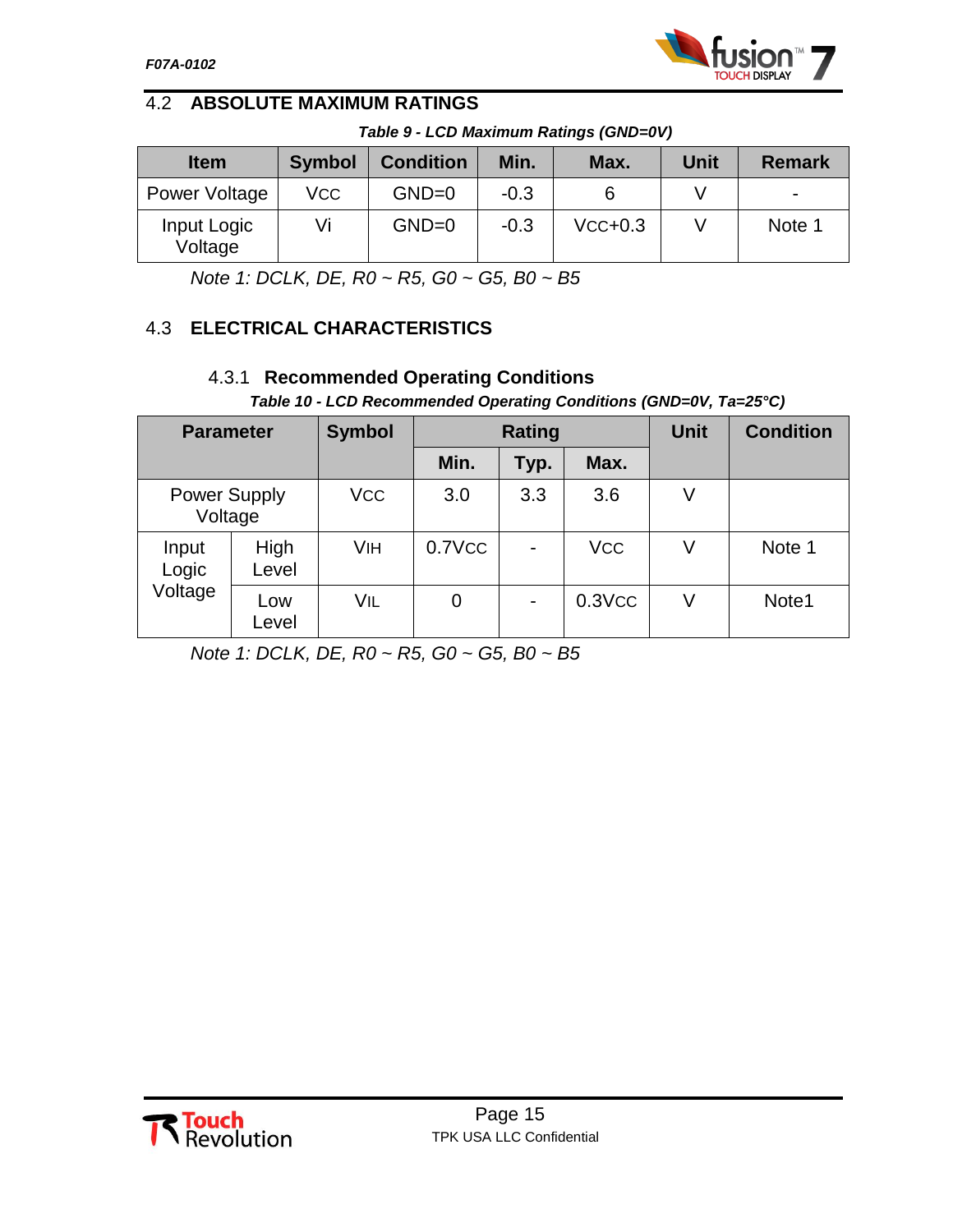

## <span id="page-19-0"></span>4.3.2 **LED Driving Conditions**

*Table 11 - LED Driving Conditions (Ta = 25°C)*

| <b>Parameter</b>   | <b>Symbol</b> | Min.   | Typ.   | Max.                     | <b>Unit</b> | <b>Remark</b> |
|--------------------|---------------|--------|--------|--------------------------|-------------|---------------|
| <b>LED Current</b> | <b>ILED</b>   |        | 160    | -                        | mA          | Note 1        |
| <b>LED Voltage</b> | VLED          |        | 9.9    | $\overline{\phantom{0}}$ |             |               |
| <b>.ED Life</b>    |               | 10,000 | 20,000 | -                        | Hr.         | Note 2        |

*Note 1: There are 8 groups of LEDs as shown below, VLED=9.9V, ILED=160mA. Note 2: Light output is decreased to 50% of the initial value.*



*Figure 3 - LED Configuration*

## <span id="page-19-1"></span>4.3.3 **TFT-LCD Current Consumption**

| <b>Parameter</b>            | <b>Symbol</b> | Rating |      |      | <b>Unit</b> | <b>Condition</b>        |
|-----------------------------|---------------|--------|------|------|-------------|-------------------------|
|                             |               | Min.   | Typ. | Max. |             |                         |
| <b>LCD Power</b><br>Current | <b>ICC</b>    | Ξ.     | 200  | 260  | mA          | <b>Black</b><br>Pattern |
| <b>LED Power</b><br>Current | <b>ILED</b>   |        | 160  | 200  | mA          |                         |

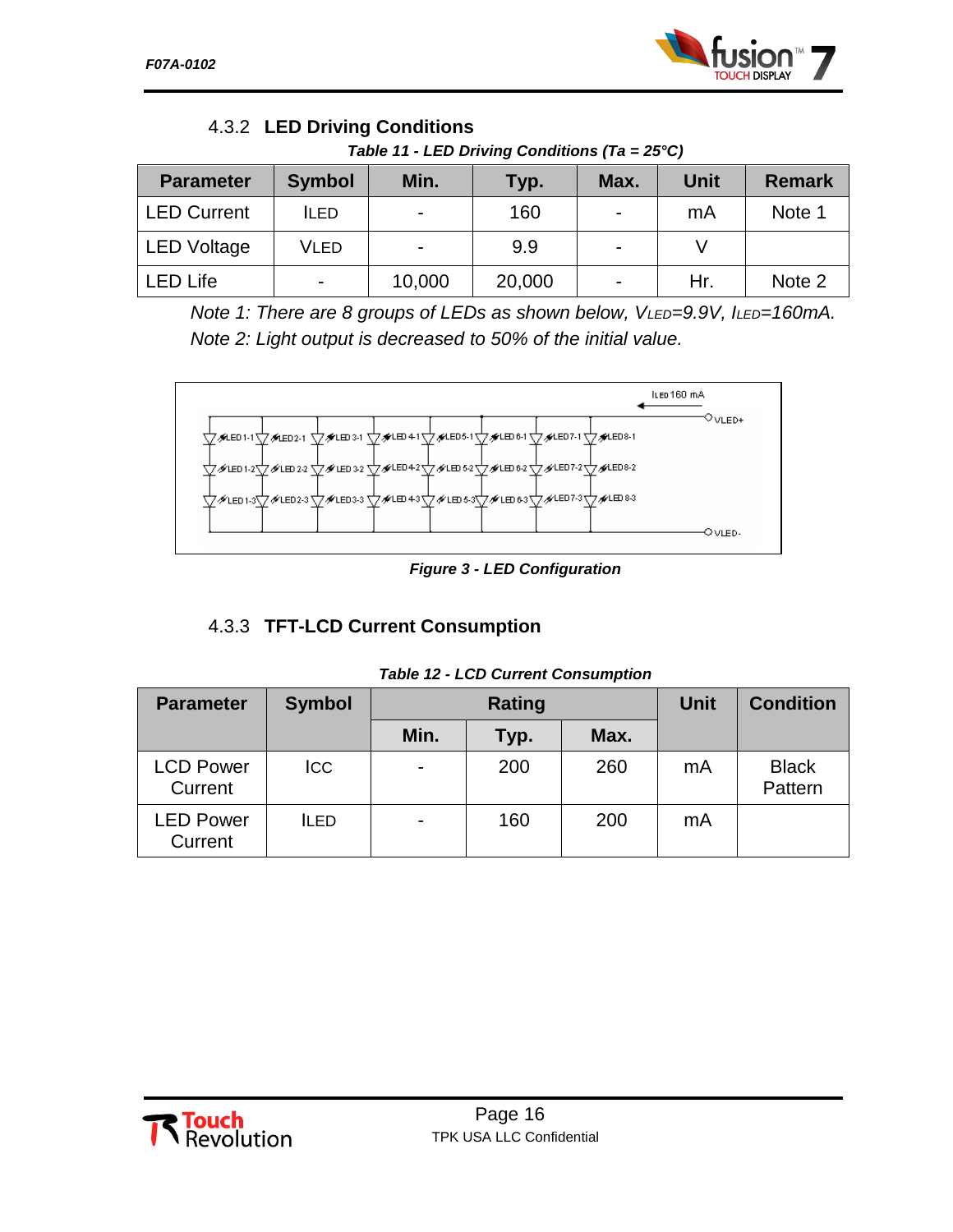

## <span id="page-20-1"></span><span id="page-20-0"></span>4.4 **INTERFACE**

## 4.4.1 **Timing Signal Characteristics**

| <b>Parameter</b>                   | <b>Symbol</b> | Rating |       |       | <b>Unit</b> |
|------------------------------------|---------------|--------|-------|-------|-------------|
|                                    |               | Min.   | Typ.  | Max.  |             |
| Data Setup Time                    | Tdsu          | 6      |       |       | ns          |
| Data<br><b>Hold Time</b>           | Tdhd          | 6      |       |       | ns          |
| DE Setup Time                      | Tesu          | 6      |       |       | ns          |
| <b>CLK Frequency</b>               | <b>FCPH</b>   | 29.40  | 33.26 | 42.48 | <b>MHz</b>  |
| <b>CLK Period</b>                  | <b>TCPH</b>   | 23.54  | 30.06 | 34.01 | ns          |
| <b>CLK Pulse Duty</b>              | <b>TCWH</b>   | 40     | 50    | 60    | $\%$        |
| <b>CLK Pulse Duty</b>              | <b>TCWL</b>   | 40     | 50    | 60    | $\%$        |
| <b>DE Period</b>                   | TDEH+TDEL     | 1000   | 1056  | 1200  | <b>TCPH</b> |
| <b>DE Pulse Width</b>              | <b>TDEH</b>   |        | 800   |       | <b>TCPH</b> |
| <b>DE Frame</b><br><b>Blanking</b> | TDEB          | 10     | 45    | 110   | TDEH+TDEL   |
| <b>DE Frame Width</b>              | TDE           |        | 480   |       | TDEH+TDEL   |

#### *Table 13 - LCD Signal Timing Characteristics*

*Note: Using the typical values will give better performance.*

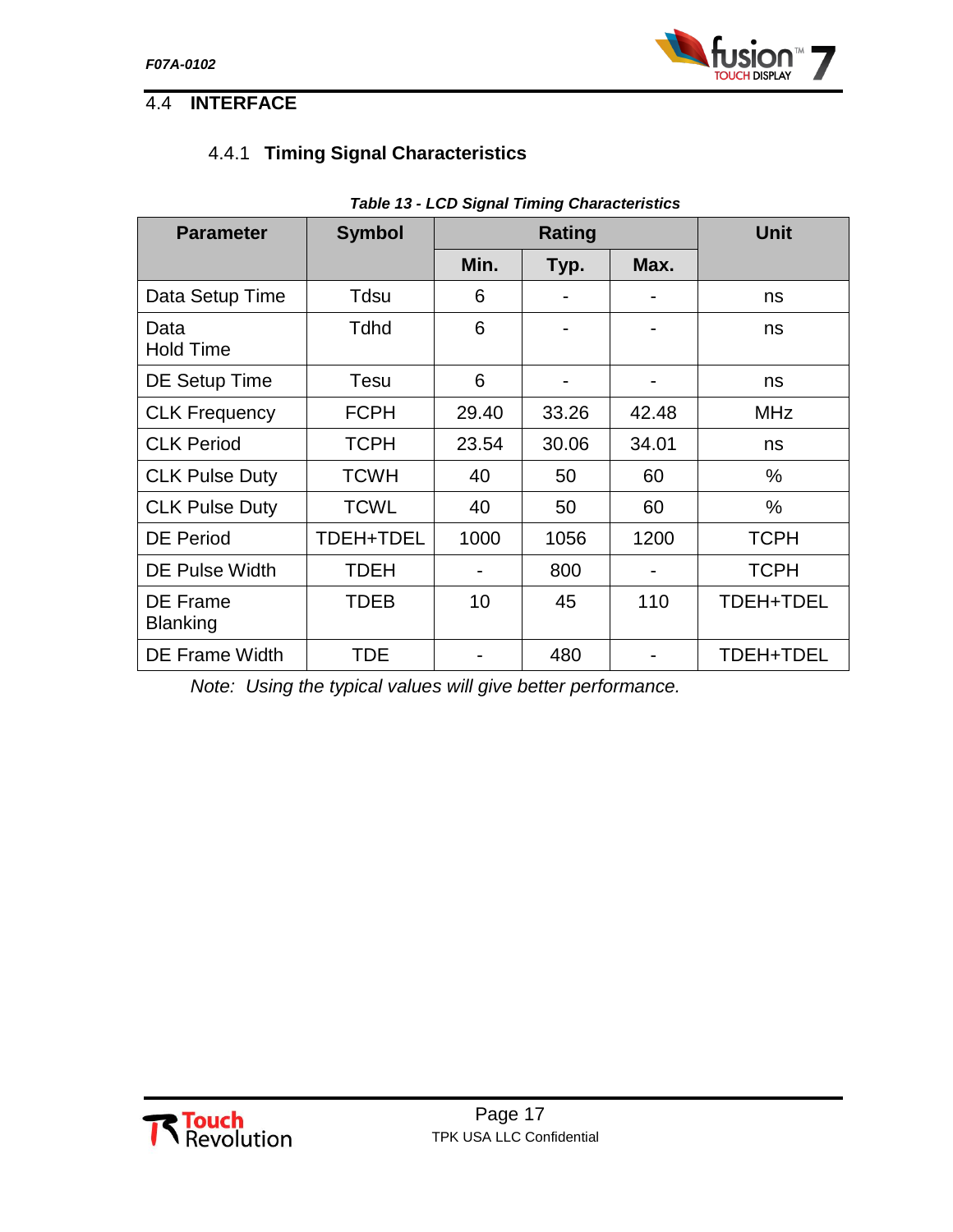

## <span id="page-21-0"></span>4.4.2 **Controller Timing Chart**



*Figure 4 - LCD Interface Waveform*

<span id="page-21-1"></span>

## 4.4.3 **Data Input Format**

*Figure 5 - LCD Data Format*

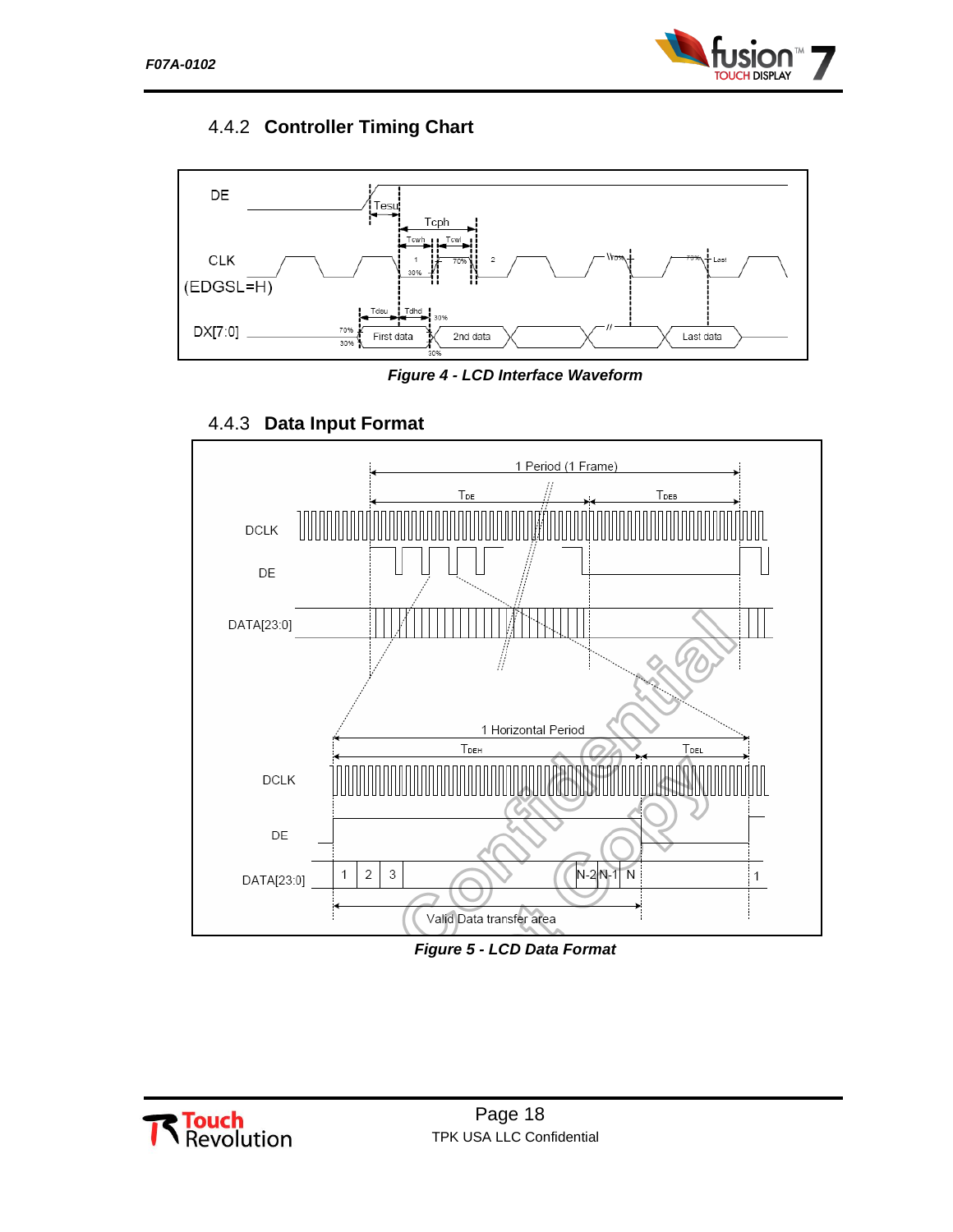

#### <span id="page-22-0"></span>4.4.4 **Power ON/OFF Sequence**



*Figure 6 – Power Sequence*

| 4.4.5 Power ON/OFF timing values      |
|---------------------------------------|
| Table 14 - Power ON/OFF Timing Values |

<span id="page-22-1"></span>

| <b>Parameter</b> |      | <b>Unit</b> |      |    |
|------------------|------|-------------|------|----|
|                  | Min. | Typ.        | Max. |    |
| Τ1               |      |             | 2    | ms |
| T <sub>2</sub>   |      | 60          |      | ms |
| T3               | 200  |             |      | ms |
| T <sub>4</sub>   | 200  |             |      | ms |
| T <sub>5</sub>   |      |             |      | ms |
| Τ6               | 1000 |             |      | ms |

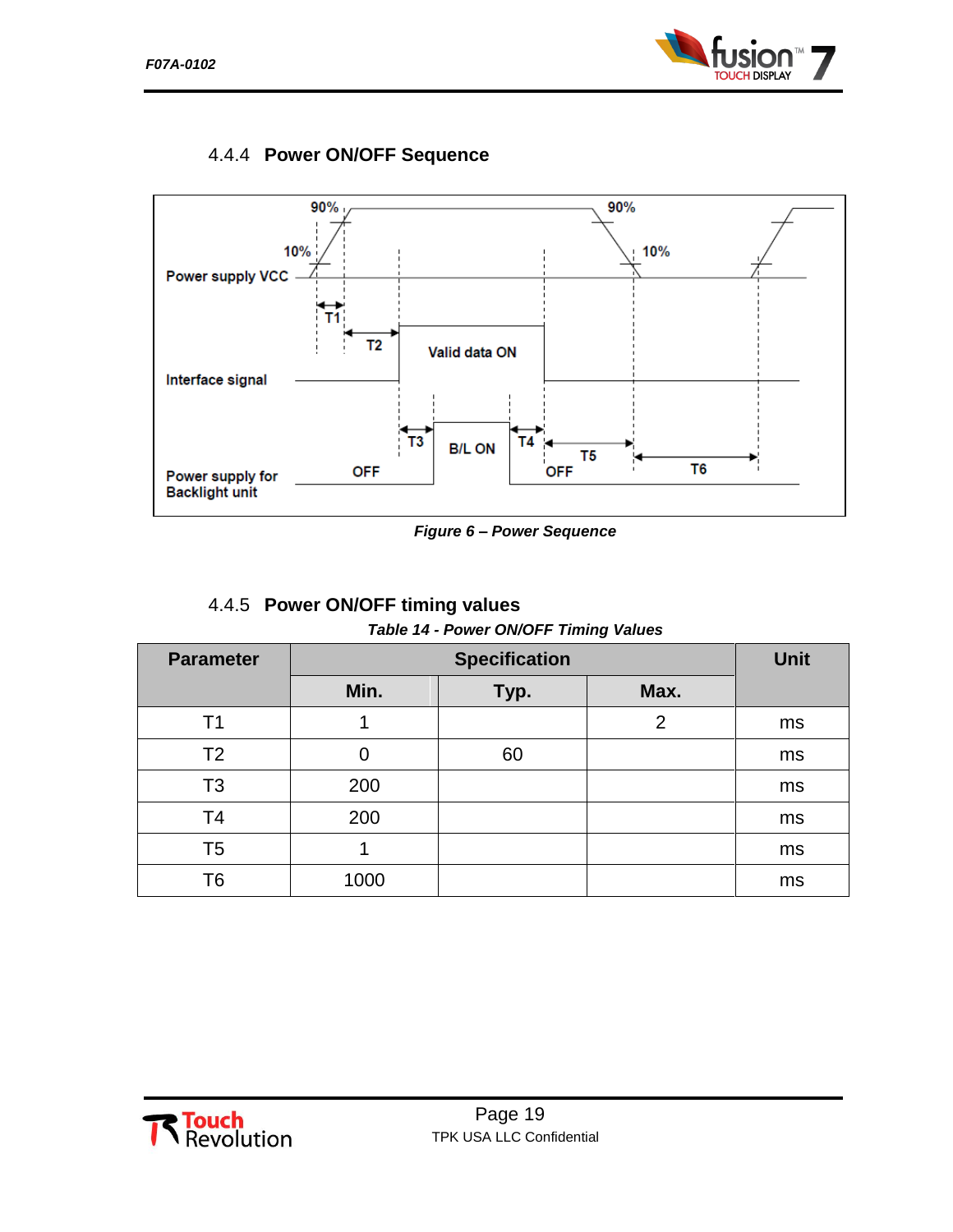

<span id="page-23-0"></span>

|  |  | 4.4.6 LCD Signal Cable Definition |
|--|--|-----------------------------------|
|  |  |                                   |

*Table 15 - LCD Signal Definition*

| Pin<br>No.     | <b>Symbol</b>  | <b>Description</b>          | Pin<br>No. | <b>Symbol</b>  | <b>Description</b>         |
|----------------|----------------|-----------------------------|------------|----------------|----------------------------|
| 1              | <b>GND</b>     | <b>Power Ground</b>         | 21         | G <sub>5</sub> | Green Data 5 (MSB)         |
| $\overline{2}$ | <b>GND</b>     | <b>Power Ground</b>         | 22         | G4             | Green Data 4               |
| 3              | <b>NC</b>      | No Connect                  | 23         | G <sub>3</sub> | Green Data 3               |
| $\overline{4}$ | <b>VCC</b>     | <b>Digital Power Supply</b> | 24         | <b>GND</b>     | <b>Power Ground</b>        |
| 5              | <b>VCC</b>     | <b>Digital Power Supply</b> | 25         | G <sub>2</sub> | Green Data 2               |
| 6              | <b>VCC</b>     | <b>Digital Power Supply</b> | 26         | G <sub>1</sub> | Green Data 1               |
| $\overline{7}$ | <b>VCC</b>     | <b>Digital Power Supply</b> | 27         | G <sub>0</sub> | Green Data 0 (LSB)         |
| 8              | <b>NC</b>      | No Connect                  | 28         | <b>GND</b>     | <b>Power Ground</b>        |
| 9              | <b>DE</b>      | Data Enable                 | 29         | R <sub>5</sub> | Red Data 5 (MSB)           |
| 10             | <b>GND</b>     | <b>Power Ground</b>         | 30         | R <sub>4</sub> | Red Data 4                 |
| 11             | <b>GND</b>     | <b>Power Ground</b>         | 31         | R <sub>3</sub> | Red Data 3                 |
| 12             | <b>GND</b>     | <b>Power Ground</b>         | 32         | <b>GND</b>     | <b>Power Ground</b>        |
| 13             | B <sub>5</sub> | Blue Data 5 (MSB)           | 33         | R <sub>2</sub> | Red Data 2                 |
| 14             | <b>B4</b>      | <b>Blue Data 4</b>          | 34         | R <sub>1</sub> | Red Data 1                 |
| 15             | B <sub>3</sub> | <b>Blue Data 3</b>          | 35         | R <sub>0</sub> | Red Data 0 (LSB)           |
| 16             | <b>GND</b>     | <b>Power Ground</b>         | 36         | <b>GND</b>     | <b>Power Ground</b>        |
| 17             | <b>B2</b>      | <b>Blue Data 2</b>          | 37         | <b>GND</b>     | <b>Power Ground</b>        |
| 18             | <b>B1</b>      | <b>Blue Data 1</b>          | 38         | <b>DCLK</b>    | <b>Clock Signal- Note1</b> |
| 19             | B <sub>0</sub> | Blue Data 0 (LSB)           | 39         | <b>GND</b>     | <b>Power Ground</b>        |
| 20             | <b>GND</b>     | <b>Power Ground</b>         | 40         | <b>GND</b>     | <b>Power Ground</b>        |

*Note1 - Latch Data at the Falling Edge*

## **4.4.6.1 LCD Signal Mating Cable**

Mating FFC is **MT-FP430N-2FR** manufactured by UJU or equivalent. (0.5mm pitch 40 pin FFC)

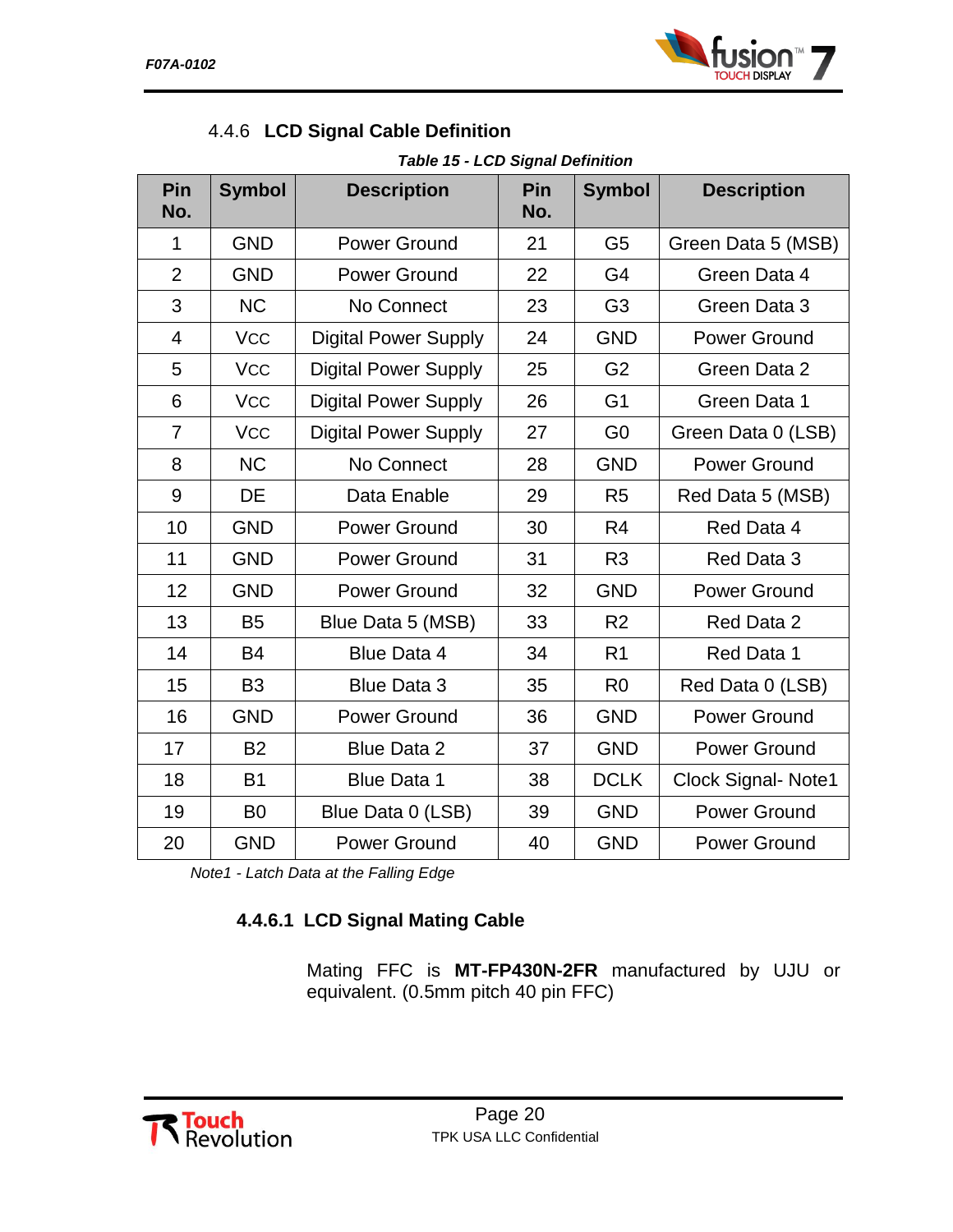

## <span id="page-24-0"></span>4.4.7 **Backlight Signal Cable Definition**

| Pin No. | <b>Symbol</b> | <b>Description</b> |
|---------|---------------|--------------------|
|         | VLED+         | Red, LED Anode     |
|         | VLED-         | White, LED Cathode |

*Note: Backlight socket is SM02B-BHSS-1-TB manufactured by JST. The connector on the backlight cable is BHSR-02VS-1 manufactured by JST.*

Backlight pin ordering of the cable attached to the LCD is shown below.



*Figure 7 - Backlight Pin Ordering*

Note: Top of connector has wide wings that extend out.

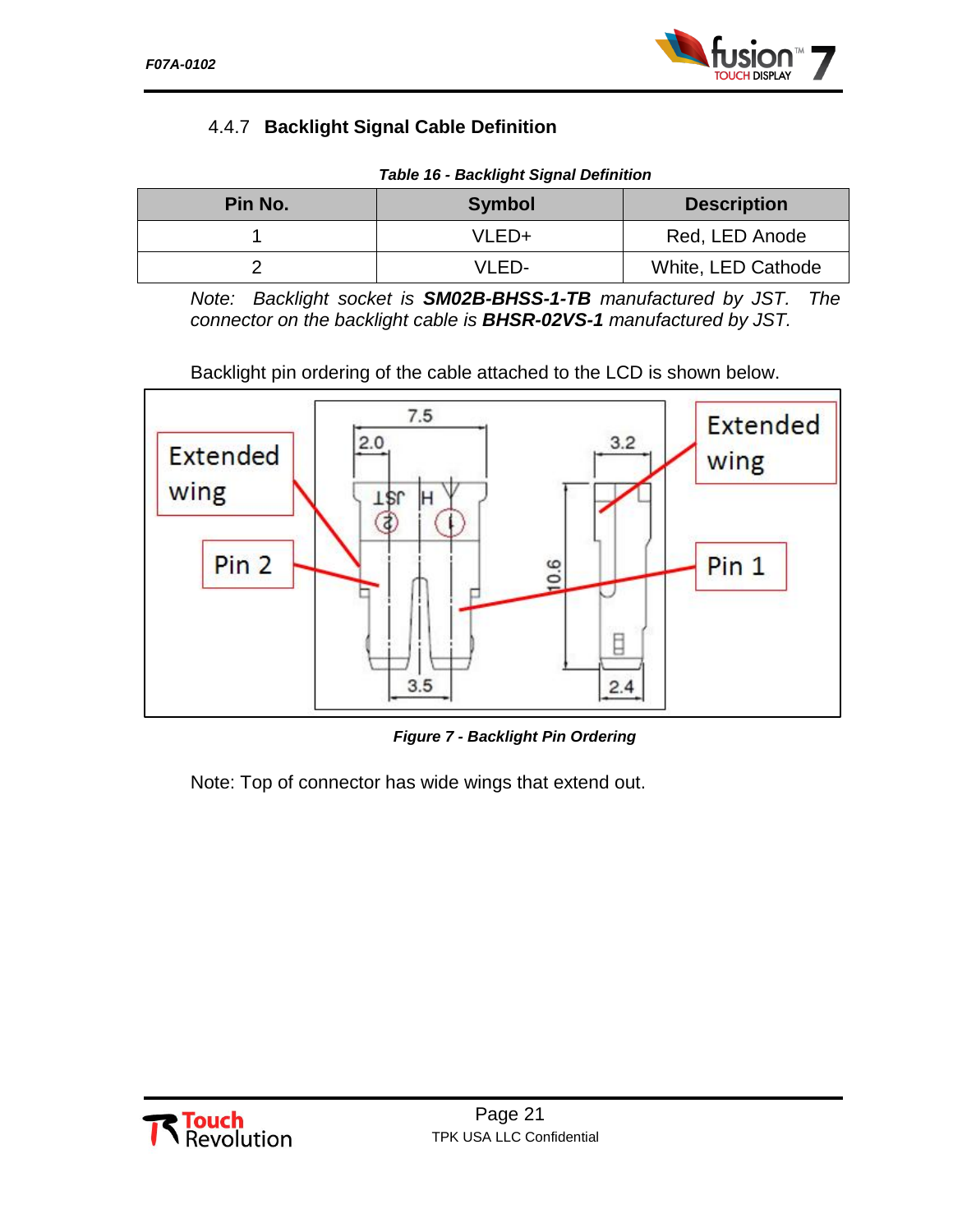

## <span id="page-25-0"></span>4.5 **LCD INTERNAL BLOCK DIAGRAM**



*Figure 8 - LCD Block Diagram*

## <span id="page-25-1"></span>4.6 **OPTICAL PERFORMANCE**

| <b>Parameter</b>      |       | <b>Symbol</b> | Cond'n                                            | Min.  | Typ.  | Max.           | <b>Unit</b>           | <b>Remark</b>                  |
|-----------------------|-------|---------------|---------------------------------------------------|-------|-------|----------------|-----------------------|--------------------------------|
| <b>Brightness</b>     |       |               | Viewing<br>Normal<br>Angle<br>$\Phi = \theta = 0$ | 300   | 350   | $\blacksquare$ | cd/<br>m <sup>2</sup> | Center<br>οf<br><b>Display</b> |
| <b>Response Time</b>  |       | Tr            |                                                   |       | 5     | 10             | ms                    |                                |
|                       |       | <b>Tf</b>     |                                                   |       | 11    | 16             | ms                    |                                |
| <b>Contrast Ratio</b> |       | <b>CR</b>     |                                                   | 250   | 400   |                |                       |                                |
| Color<br>Chromaticity | White | Wx            |                                                   | 0.249 | 0.299 | 0.349          |                       |                                |
|                       |       | Wy            |                                                   | 0.278 | 0.328 | 0.378          |                       |                                |
| Viewing<br>Angle      | Hor.  | $\theta R$    | CR > 10                                           | 60    | 70    |                | Deg                   |                                |
|                       |       | $\theta L$    |                                                   | 60    | 70    |                |                       |                                |
|                       | Ver.  | ΦT            |                                                   | 50    | 60    |                |                       |                                |
|                       |       | ΦB            |                                                   | 60    | 70    |                |                       |                                |

#### *Table 17 - LCD Optical Performance*

*Note: Parameters in above table are for LCD only.*

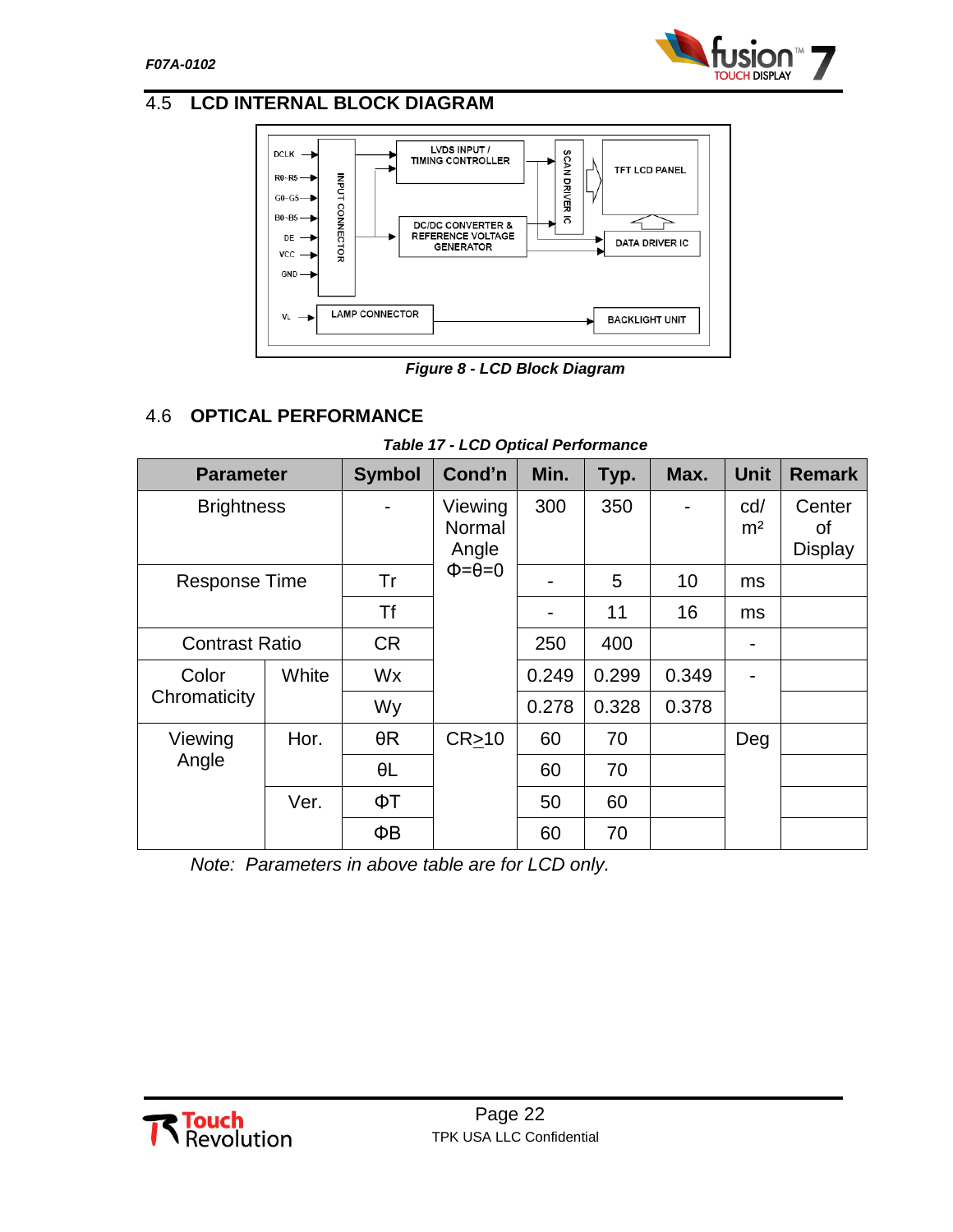

## <span id="page-26-0"></span>**5 RELIABILITY AND TESTING**

## <span id="page-26-1"></span>5.1 **RELIABILITY TEST SPECIFICATIONS**

#### *Table 18 - Reliability Test Specifications*

| <b>Item</b>                       | <b>Condition</b>                          |
|-----------------------------------|-------------------------------------------|
| <b>High Temperature Storage</b>   | T <sub>A</sub> = $+70^{\circ}$ C, 240 hrs |
| Low Temperature Storage           | $T_A$ = -30 $\degree$ C, 240 hrs          |
| <b>High Temperature Operation</b> | $Ta = +60^{\circ}C$ , 240 hrs             |
| Low Temperature Operation         | T <sub>A</sub> = $-20^{\circ}$ C, 240 hrs |
| <b>Thermal Cycling</b>            | -20°C (30 min) $\cdot$ +60°C (30 Min),    |
|                                   | 100 cycles (DRY)                          |
| <b>Electrostatic Discharge</b>    | $+8kV$ (Contact) / $+10kV$ (air)          |

## <span id="page-26-2"></span>5.2 **PACKAGING SPECIFICATIONS**

| <b>Table 19 - Packaging Specifications</b> |  |
|--------------------------------------------|--|
|--------------------------------------------|--|

| <b>Item</b>                    | <b>Condition</b>                                                                                                  |
|--------------------------------|-------------------------------------------------------------------------------------------------------------------|
| <b>Drop Test</b>               | 1) Drop Sequence: 1 corner, 3 edges, and 6<br>surfaces.                                                           |
|                                | 2) Drop height according to the weight of the<br>package.                                                         |
|                                | 3) Inspection: sampling check, check each layer<br>of upper and lower, 2 layers in center, total 4<br>layers.     |
| Non-Operating Random Vibration | 1) Truck Spectrum: (0.52G rms) and Air<br>Spectrum: (PSD=1.46G rms), 3 axis (X/Y/Z), 20<br>min per axis per test. |
|                                | 2) Inspection: sampling check, check each layer<br>of upper and lower, 2 layers in center, total 4<br>layers.     |

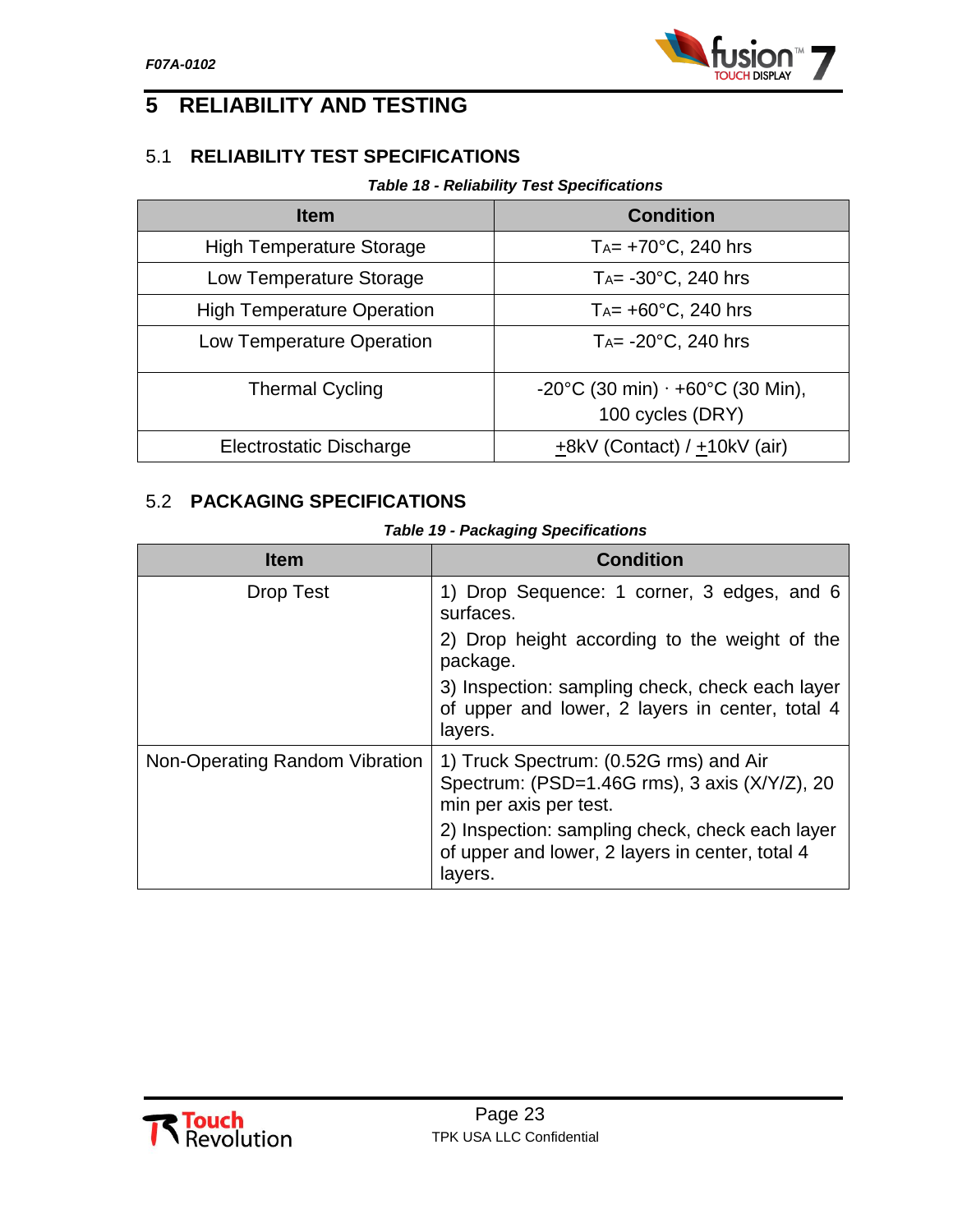

## <span id="page-27-0"></span>**6 BARCODE**

## <span id="page-27-1"></span>6.1 **DESCRIPTION**

Every Fusion touch panel contains a unique 2 dimensional barcode. This barcode is used for serial number identification and part specification.

## <span id="page-27-2"></span>6.2 **LOCATION**

The barcode is located on the flex tail as pictured below.



*Figure 9 – Barcode Label Area (Front View of Module Shown)*

## <span id="page-27-3"></span>6.3 **CONTENTS**

The barcode contains the serial number, Touch Revolution part number, project name (if applicable), and touch firmware release version.

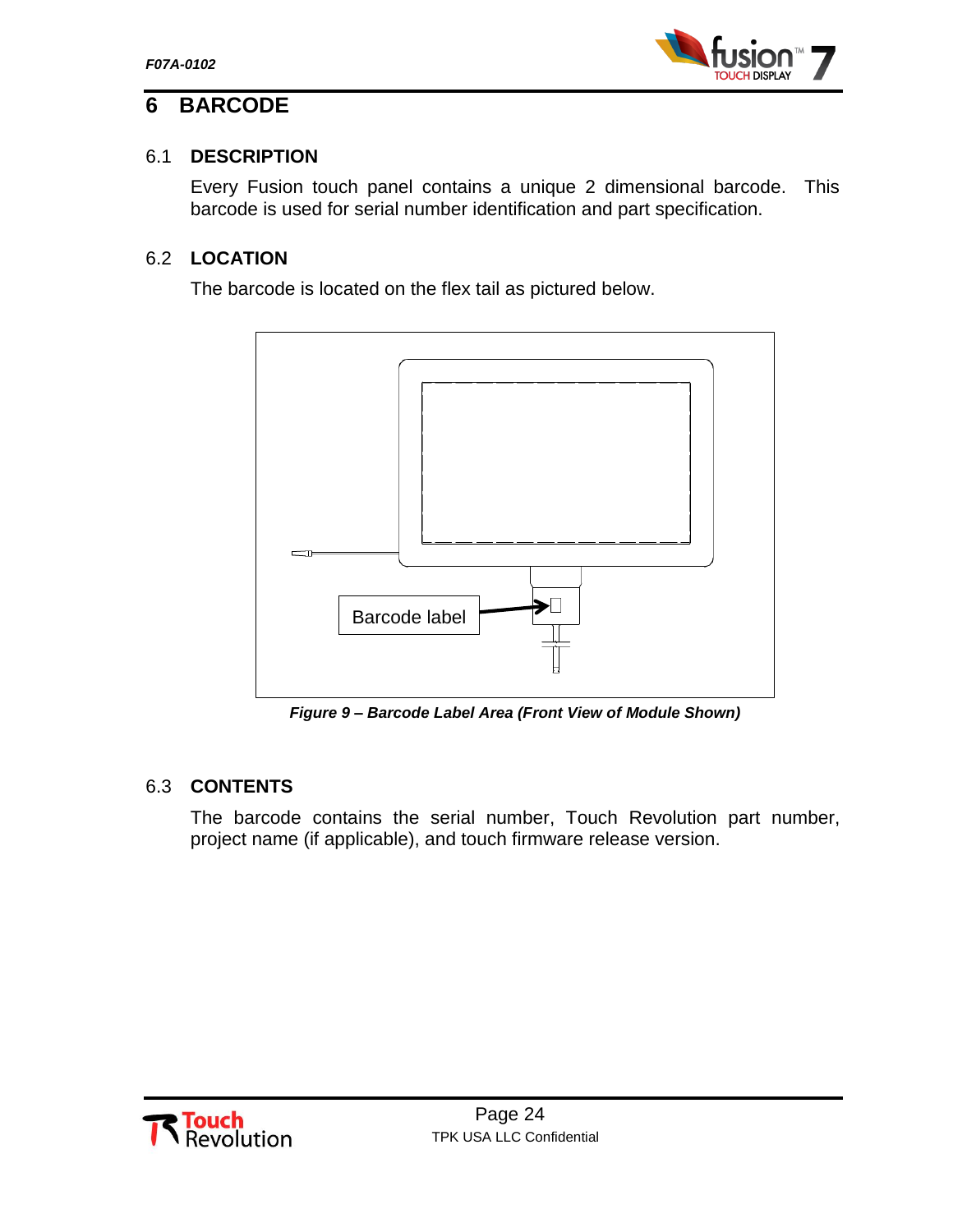

## <span id="page-28-0"></span>**7 HANDLING AND PRECAUTIONS**

#### <span id="page-28-1"></span>7.1 **DISASSEMBLY OR MODIFICATION**

Do not disassemble or modify the touch display. This may cause damage to sensitive components and may cause dust or scratches between the touch sensor and LCD. Touch Revolution's warranty will be void if the unit has been disassembled or modified.

#### <span id="page-28-2"></span>7.2 **UV EXPOSURE**

Long term exposure to sunlight can affect the optical performance of the LCD.

#### <span id="page-28-3"></span>7.3 **CLEANING**

The cover glass should be cleaned using a soft, lint free cloth. It is recommended that either an ammonia based glass cleaner (e.g. Windex) or a 50:50 solution of isopropyl alcohol and water be used for cleaning the sensor. Apply the cleaning solution to the cloth and gently wipe the surface of the sensor. To help minimize streaking, wipe in a circular motion starting in the center and working outwards.

#### <span id="page-28-4"></span>7.4 **STATIC ELECTRICITY**

Since the LCD and Touch panel use CMOS ICs, the device is susceptible to electrostatic discharge. Please use appropriate grounding when handling these modules.

#### <span id="page-28-5"></span>7.5 **ABSOLUTE MAXIMUM RATINGS**

Do not exceed the absolute maximum rating values for the supply voltages and environmental conditions to prevent damage to the touch display.

#### <span id="page-28-6"></span>7.6 **BREAKAGE**

If the LCD panel breaks be careful not to touch any liquid crystal material that may spill. Immediately rinse with water if liquid crystal material comes in contact with skin.

#### <span id="page-28-7"></span>7.7 **INPUT VOLTAGES**

Turn off the power supply before handling and/or inserting signal or power cables to the touch module.

#### <span id="page-28-8"></span>7.8 **STATIC IMAGES**

If fixed images are displayed for a long period of time, an afterimage is likely to occur.

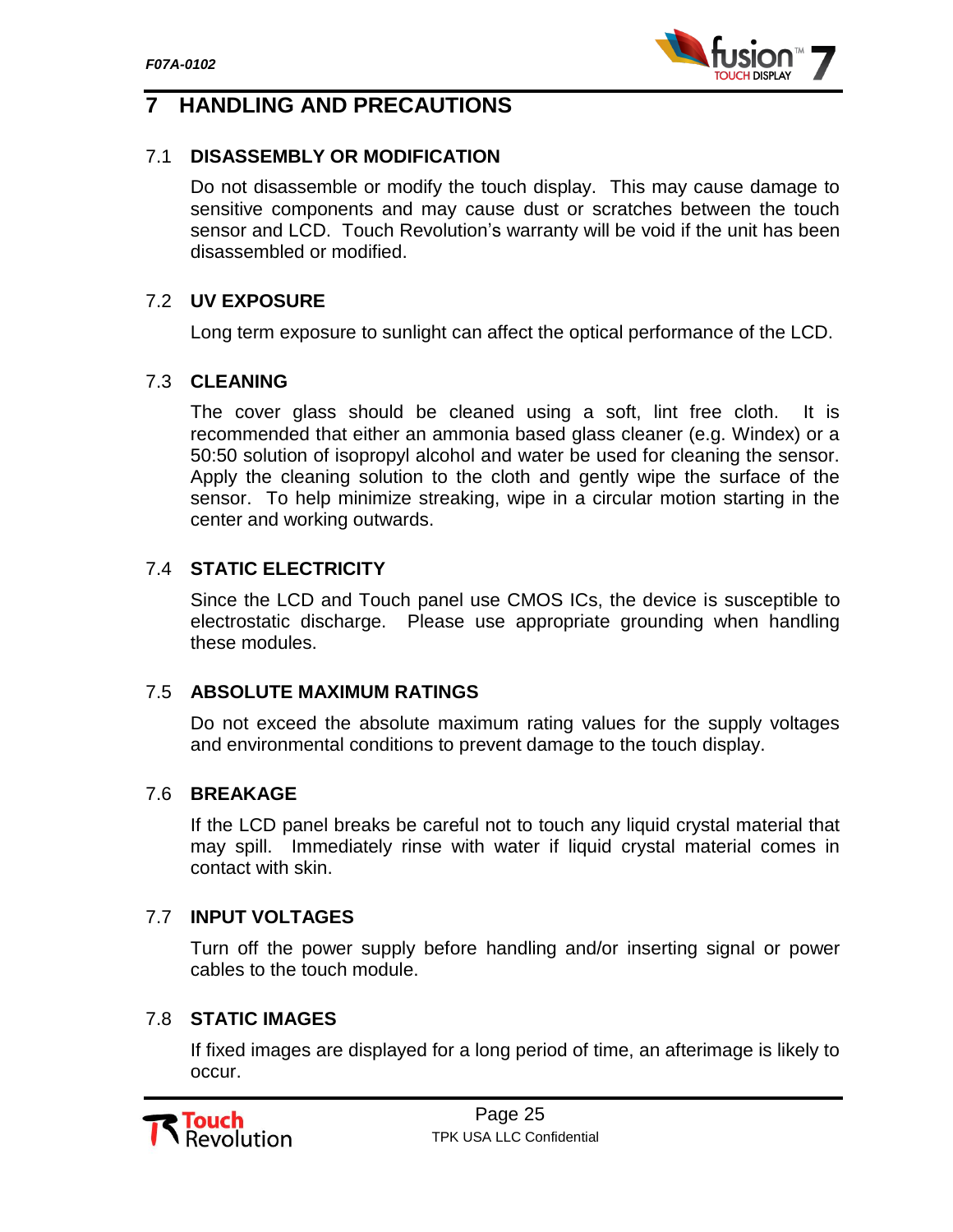

## <span id="page-29-0"></span>7.9 **OUTGASSING**

Do not store or use the touch module in an environment where caustic materials such as reagents, solvents, adhesives, and resins are present. Outgassing of these materials can damage the polarizer and ACF connections.

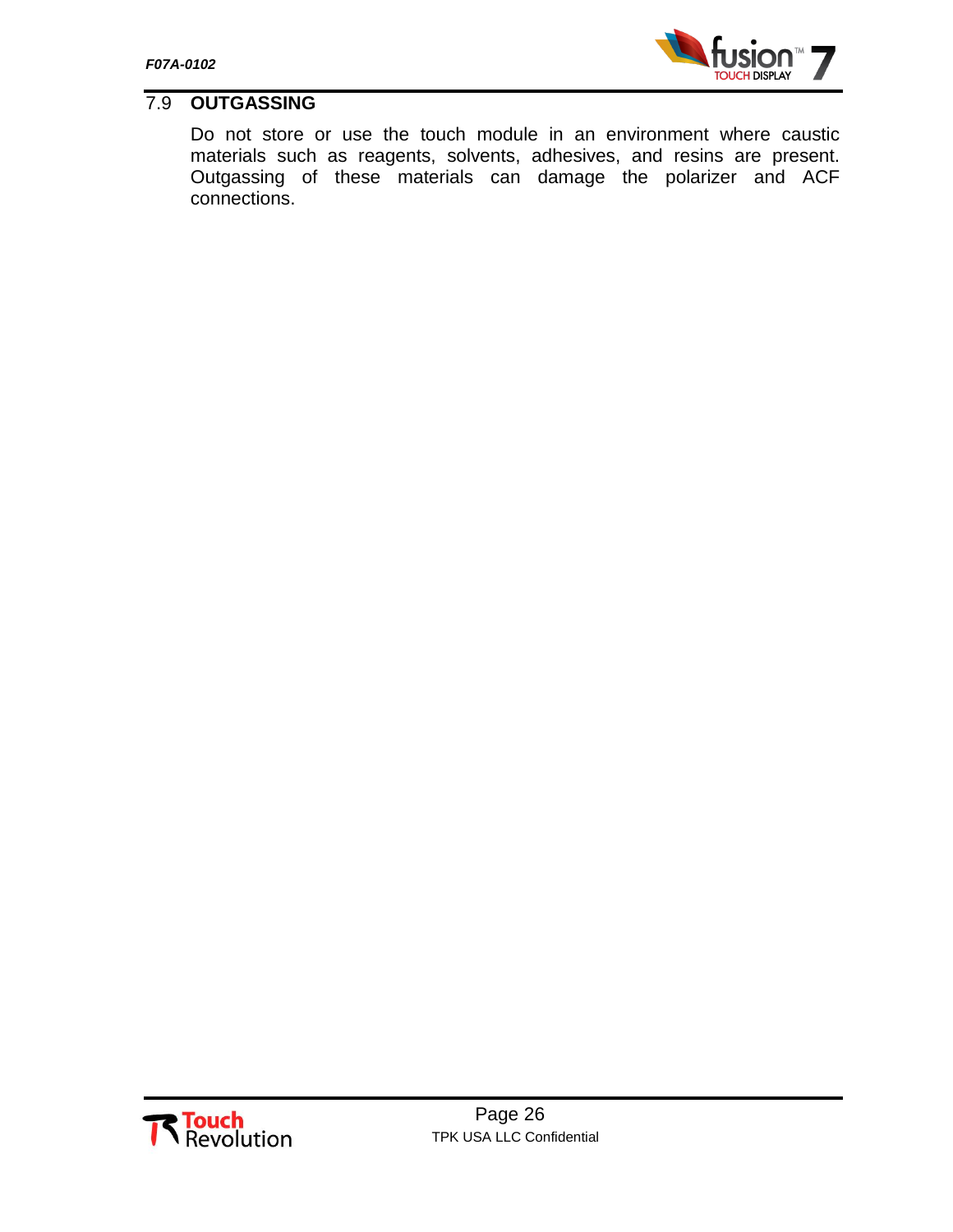

# **APPENDIX A**

#### Note 1**: Linearity Test Definition**

The linearity of the sensor is tested by dragging a 6mm diameter copper slug in a line across the first surface of the touch sensor. The distance between the actual location of the center of the slug and the reported location shall be less than or equal to the maximum specified error.

#### Note 2: **Report Rate**

Report rate is the maximum rate at which touch data is returned to the host PC. The report rate may drop to 30 interrupts/second for some unique two finger touch combinations.

#### Note 3: **Response Time**

Response time is the time elapsed between first touch and interrupt assuming touch is in active mode

#### Note 4: **Minimum Touch Diameter**

The minimum touch diameter is the minimum diameter of a copper slug that is needed to record a touch.

#### Note 5: **Optical Transmittance**

Measured Per ASTM D1003

#### Note 6: **Viewing Angle**



## Note 7: **First Surface Hardness** Measured Per ASTM D3363



Page 27 TPK USA LLC Confidential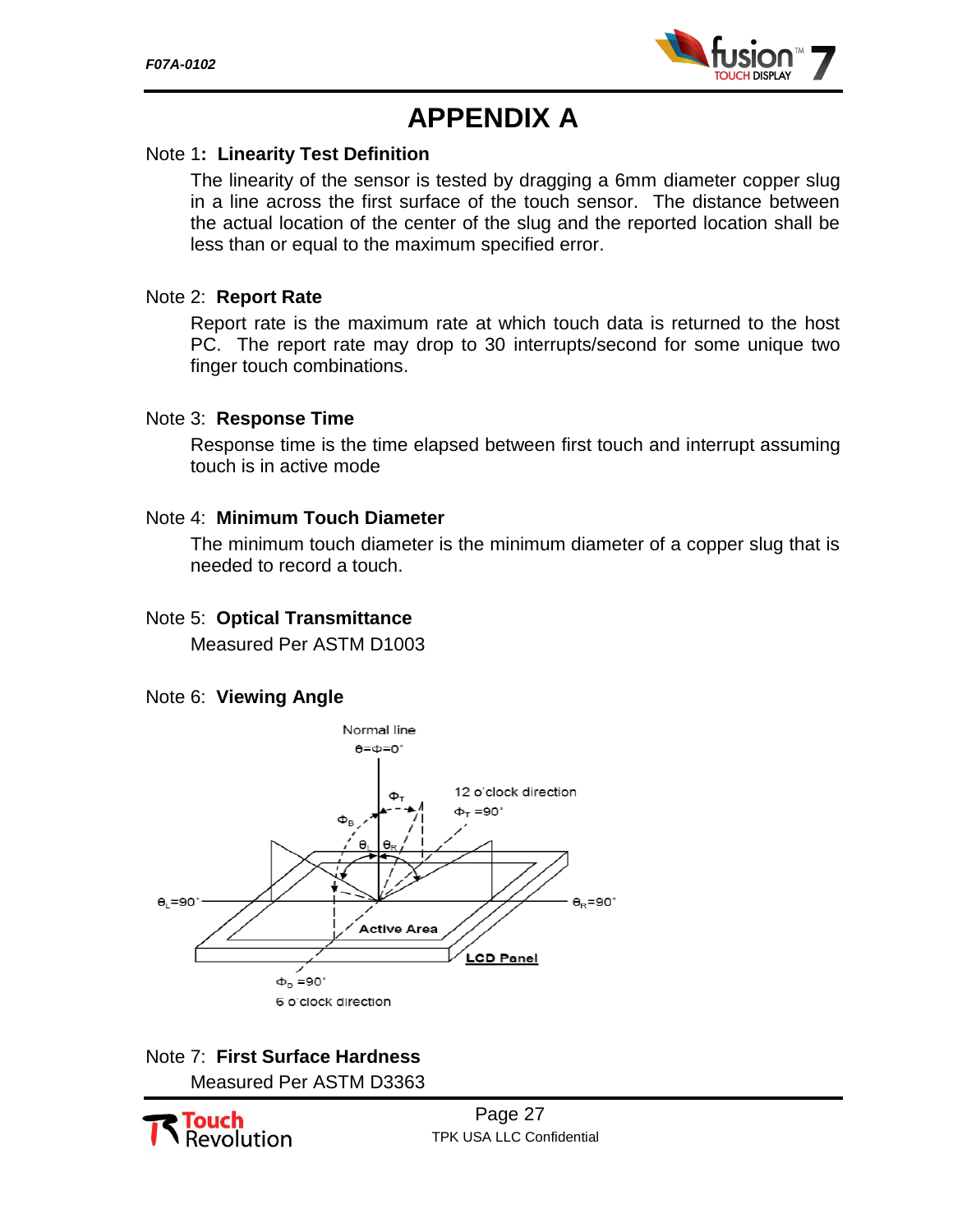

**APPENDIX B**



**Touch**<br>Revolution

Page 28 TPK USA LLC Confidential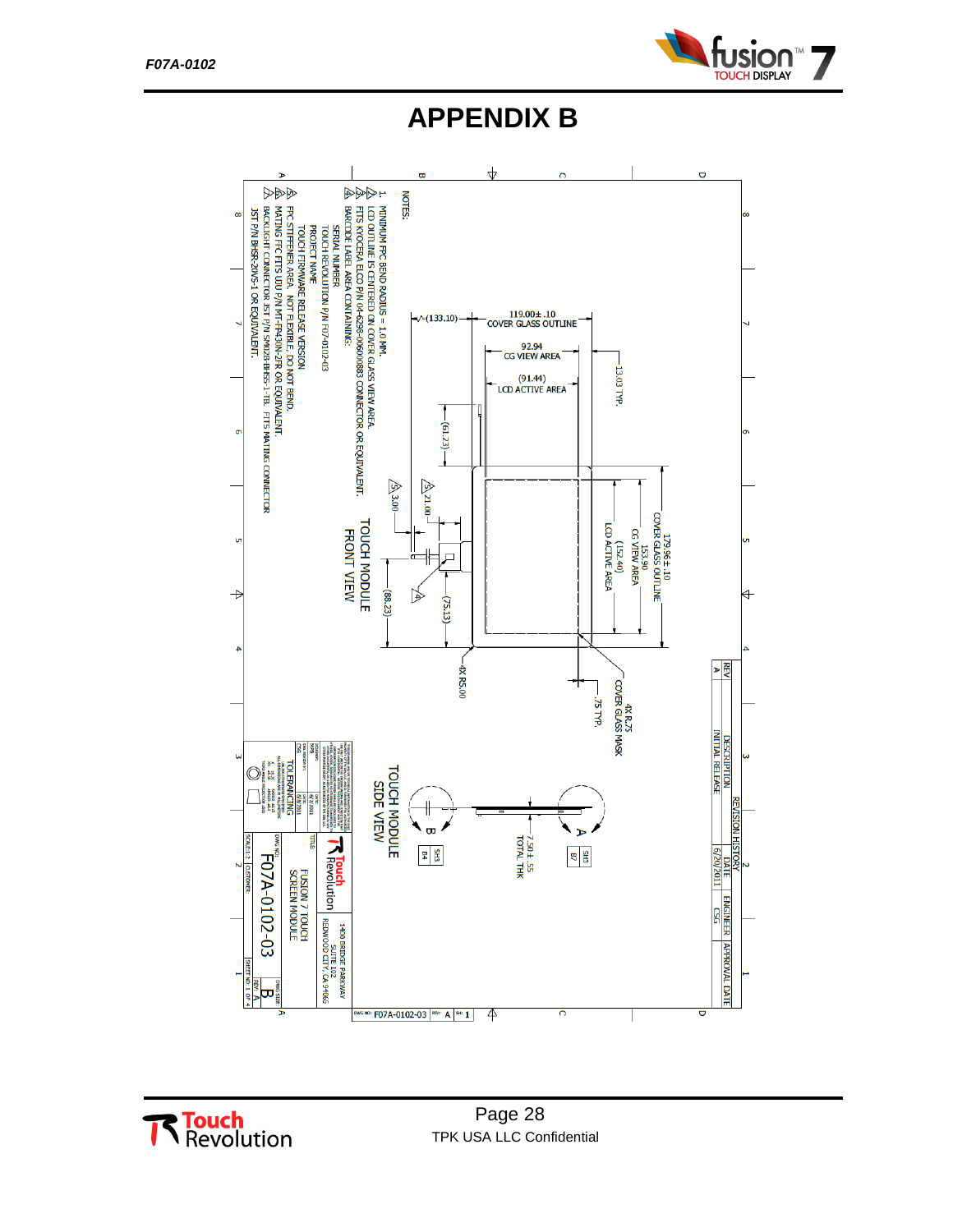



**Touch**<br>Revolution

Page 29 TPK USA LLC Confidential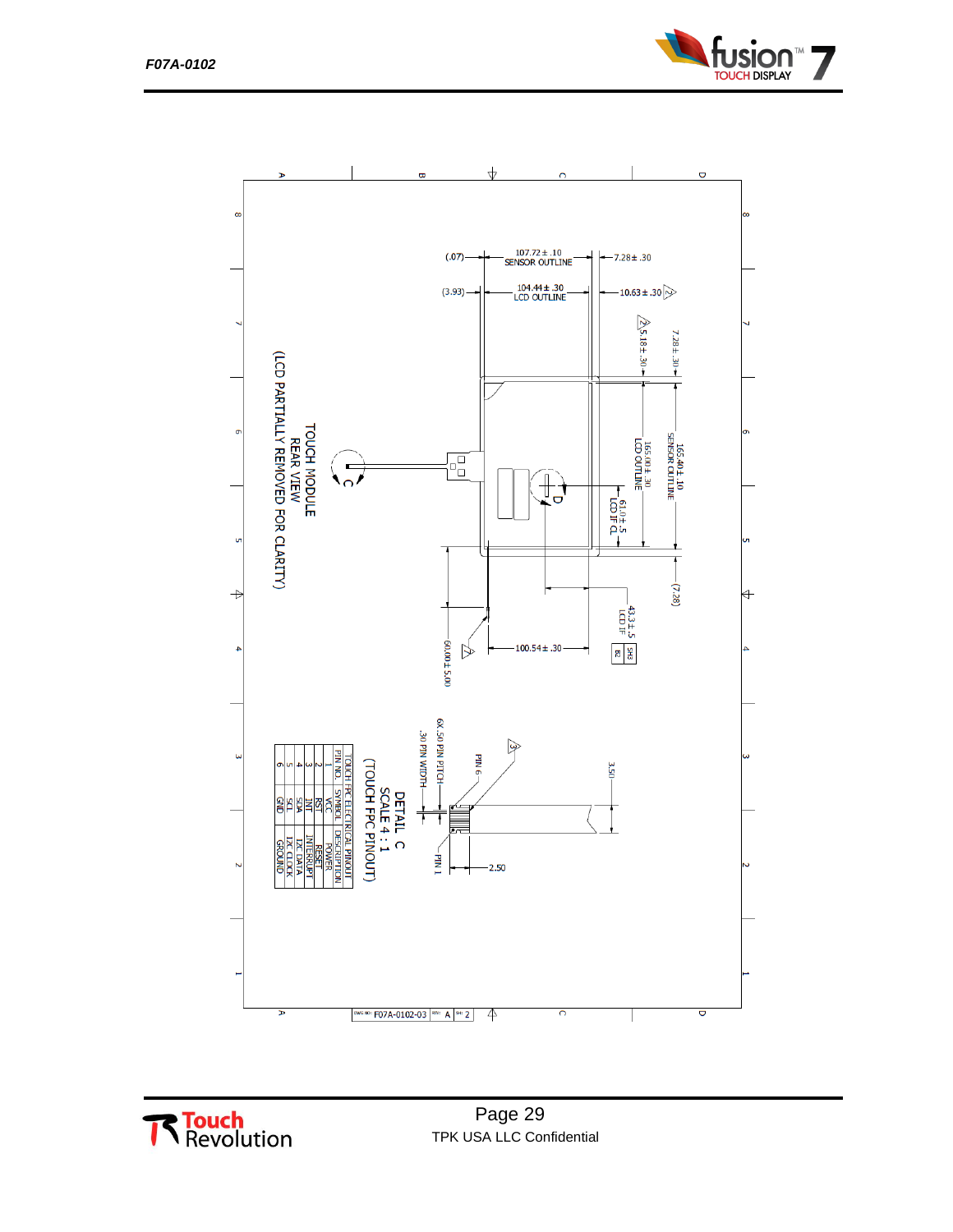





Page 30 TPK USA LLC Confidential